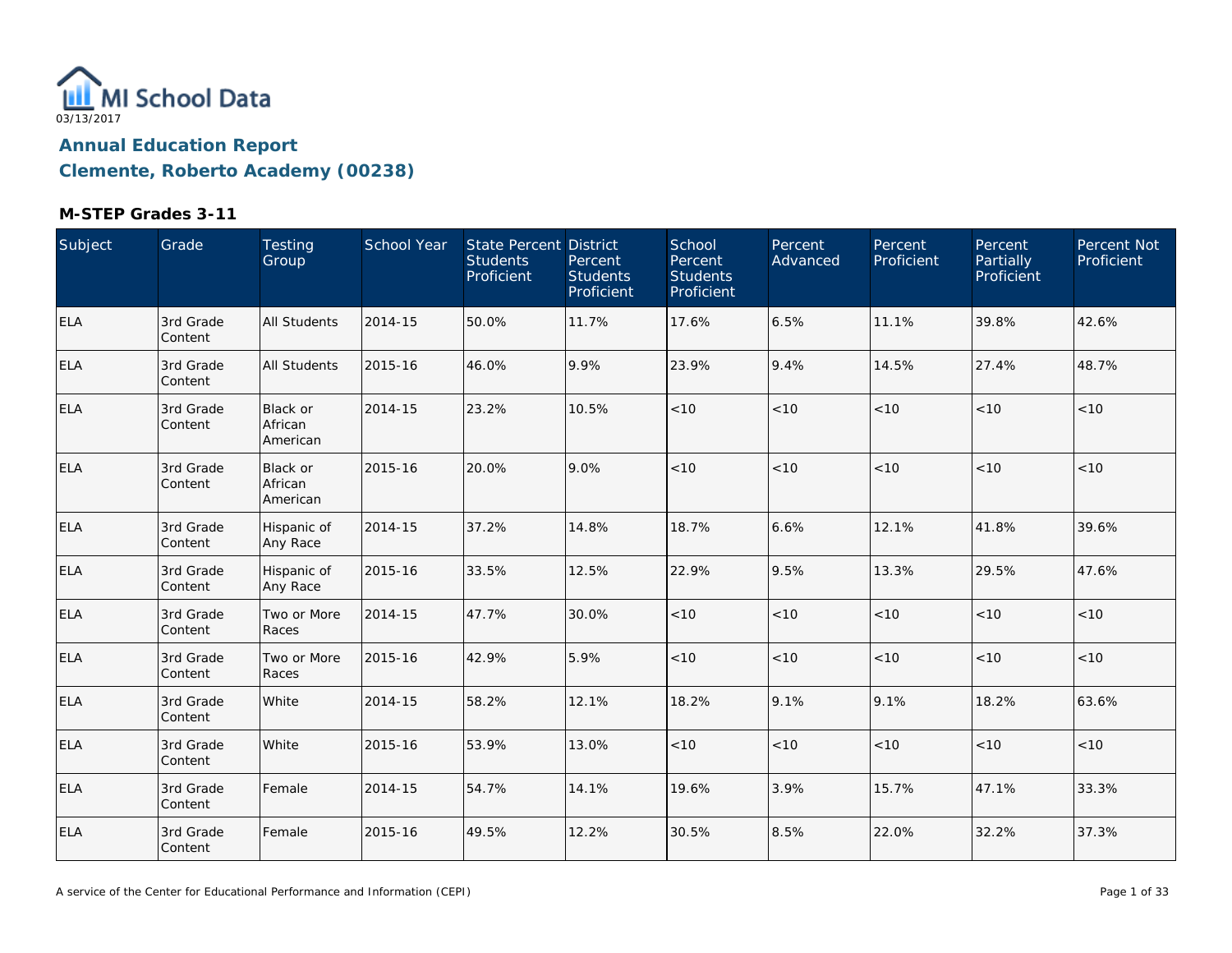

| Subject    | Grade                 | <b>Testing</b><br>Group                | <b>School Year</b> | <b>State Percent District</b><br><b>Students</b><br>Proficient | Percent<br><b>Students</b><br>Proficient | School<br>Percent<br><b>Students</b><br>Proficient | Percent<br>Advanced | Percent<br>Proficient | Percent<br>Partially<br>Proficient | Percent Not<br>Proficient |
|------------|-----------------------|----------------------------------------|--------------------|----------------------------------------------------------------|------------------------------------------|----------------------------------------------------|---------------------|-----------------------|------------------------------------|---------------------------|
| <b>ELA</b> | 3rd Grade<br>Content  | Male                                   | 2014-15            | 45.5%                                                          | 9.1%                                     | 15.8%                                              | 8.8%                | 7.0%                  | 33.3%                              | 50.9%                     |
| <b>ELA</b> | 3rd Grade<br>Content  | Male                                   | 2015-16            | 42.6%                                                          | 7.7%                                     | 17.2%                                              | 10.3%               | 6.9%                  | 22.4%                              | 60.3%                     |
| <b>ELA</b> | 3rd Grade<br>Content  | Economically<br>Disadvantaged          | 2014-15            | 35.3%                                                          | 10.4%                                    | 18.3%                                              | 6.7%                | 11.5%                 | 38.5%                              | 43.3%                     |
| <b>ELA</b> | 3rd Grade<br>Content  | Economically<br>Disadvantaged          | 2015-16            | 31.1%                                                          | 8.7%                                     | 23.9%                                              | 9.4%                | 14.5%                 | 27.4%                              | 48.7%                     |
| <b>ELA</b> | 3rd Grade<br>Content  | English<br>Language<br>Learners        | 2014-15            | 34.7%                                                          | 16.4%                                    | 18.4%                                              | 5.7%                | 12.6%                 | 41.4%                              | 40.2%                     |
| <b>ELA</b> | 3rd Grade<br>Content  | English<br>Language<br>Learners        | 2015-16            | 31.9%                                                          | 12.8%                                    | 24.0%                                              | 11.0%               | 13.0%                 | 31.0%                              | 45.0%                     |
| <b>ELA</b> | 3rd Grade<br>Content  | Students With<br><b>Disabilities</b>   | 2014-15            | 23.3%                                                          | 7.9%                                     | 10.0%                                              | 0.0%                | 10.0%                 | 10.0%                              | 80.0%                     |
| <b>ELA</b> | 3rd Grade<br>Content  | Students With<br><b>Disabilities</b>   | 2015-16            | 20.7%                                                          | 6.4%                                     | 18.2%                                              | 9.1%                | 9.1%                  | 0.0%                               | 81.8%                     |
| <b>ELA</b> | 4th Grade<br> Content | All Students                           | 2014-15            | 46.6%                                                          | 11.5%                                    | 21.3%                                              | 6.6%                | 14.8%                 | 26.2%                              | 52.5%                     |
| <b>ELA</b> | 4th Grade<br>Content  | <b>All Students</b>                    | 2015-16            | 46.3%                                                          | 10.9%                                    | 14.5%                                              | 6.0%                | 8.5%                  | 22.2%                              | 63.2%                     |
| <b>ELA</b> | 4th Grade<br>Content  | <b>Black or</b><br>African<br>American | 2014-15            | 21.2%                                                          | 10.6%                                    | < 10                                               | < 10                | < 10                  | < 10                               | < 10                      |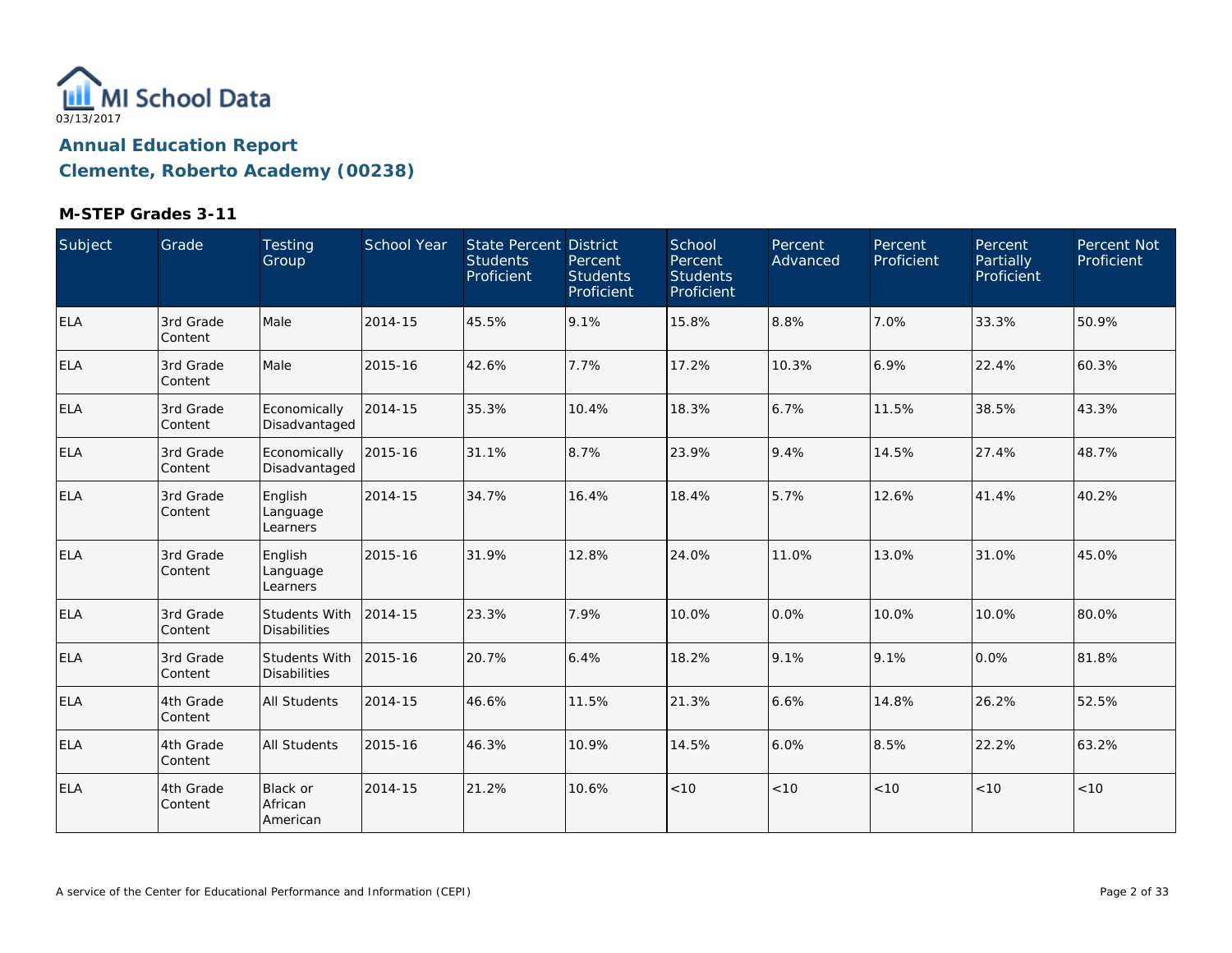

| Subject    | Grade                | Testing<br>Group                | <b>School Year</b> | State Percent District<br><b>Students</b><br>Proficient | Percent<br><b>Students</b><br>Proficient | School<br>Percent<br><b>Students</b><br>Proficient | Percent<br>Advanced | Percent<br>Proficient | Percent<br>Partially<br>Proficient | Percent Not<br>Proficient |
|------------|----------------------|---------------------------------|--------------------|---------------------------------------------------------|------------------------------------------|----------------------------------------------------|---------------------|-----------------------|------------------------------------|---------------------------|
| <b>ELA</b> | 4th Grade<br>Content | Black or<br>African<br>American | 2015-16            | 20.4%                                                   | 9.7%                                     | < 10                                               | < 10                | <10                   | < 10                               | <10                       |
| <b>ELA</b> | 4th Grade<br>Content | Hispanic of<br>Any Race         | 2014-15            | 33.2%                                                   | 13.1%                                    | 22.4%                                              | 6.5%                | 15.9%                 | 27.1%                              | 50.5%                     |
| <b>ELA</b> | 4th Grade<br>Content | Hispanic of<br>Any Race         | 2015-16            | 34.4%                                                   | 13.5%                                    | 16.3%                                              | 6.1%                | 10.2%                 | 24.5%                              | 59.2%                     |
| <b>ELA</b> | 4th Grade<br>Content | Two or More<br>Races            | 2015-16            | 43.6%                                                   | 28.6%                                    | < 10                                               | < 10                | $<10$                 | < 10                               | <10                       |
| <b>ELA</b> | 4th Grade<br>Content | White                           | 2014-15            | 53.9%                                                   | 16.2%                                    | 20.0%                                              | 10.0%               | 10.0%                 | 20.0%                              | 60.0%                     |
| <b>ELA</b> | 4th Grade<br>Content | White                           | 2015-16            | 53.9%                                                   | 11.0%                                    | 9.1%                                               | 9.1%                | 0.0%                  | 9.1%                               | 81.8%                     |
| <b>ELA</b> | 4th Grade<br>Content | Female                          | 2014-15            | 51.5%                                                   | 14.5%                                    | 25.9%                                              | 3.7%                | 22.2%                 | 35.2%                              | 38.9%                     |
| <b>ELA</b> | 4th Grade<br>Content | Female                          | 2015-16            | 50.9%                                                   | 13.0%                                    | 16.4%                                              | 5.5%                | 10.9%                 | 23.6%                              | 60.0%                     |
| <b>ELA</b> | 4th Grade<br>Content | Male                            | 2014-15            | 41.8%                                                   | 8.7%                                     | 17.6%                                              | 8.8%                | 8.8%                  | 19.1%                              | 63.2%                     |
| <b>ELA</b> | 4th Grade<br>Content | Male                            | 2015-16            | 41.8%                                                   | 8.7%                                     | 12.9%                                              | 6.5%                | 6.5%                  | 21.0%                              | 66.1%                     |
| <b>ELA</b> | 4th Grade<br>Content | Economically<br>Disadvantaged   | 2014-15            | 30.9%                                                   | 10.0%                                    | 21.8%                                              | 6.7%                | 15.1%                 | 25.2%                              | 52.9%                     |
| <b>ELA</b> | 4th Grade<br>Content | Economically<br>Disadvantaged   | 2015-16            | 30.8%                                                   | 10.1%                                    | 14.8%                                              | 6.1%                | 8.7%                  | 22.6%                              | 62.6%                     |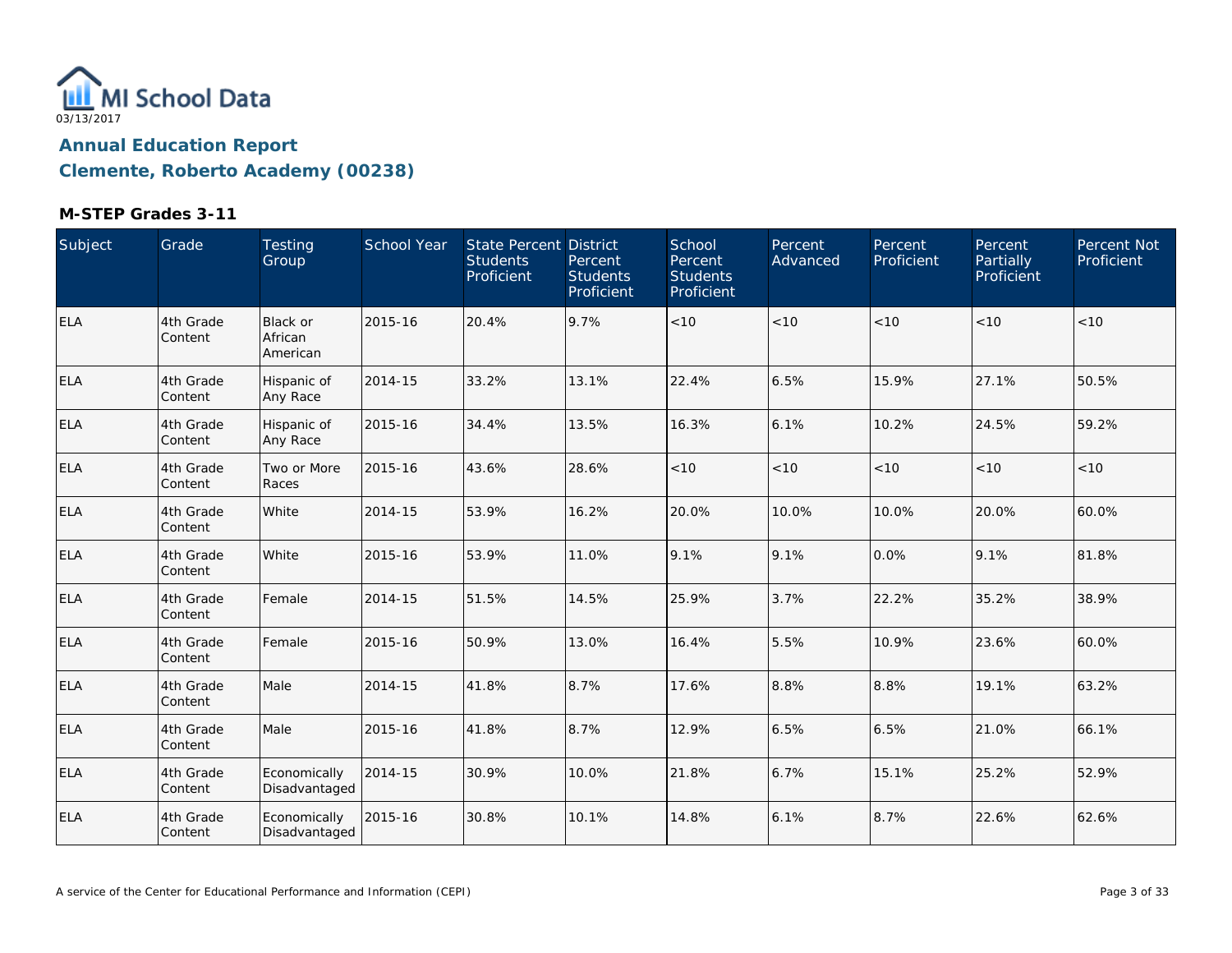

| Subject    | Grade                 | Testing<br>Group                            | School Year | <b>State Percent District</b><br><b>Students</b><br>Proficient | Percent<br><b>Students</b><br>Proficient | School<br>Percent<br><b>Students</b><br>Proficient | Percent<br>Advanced | Percent<br>Proficient | Percent<br>Partially<br>Proficient | Percent Not<br>Proficient |
|------------|-----------------------|---------------------------------------------|-------------|----------------------------------------------------------------|------------------------------------------|----------------------------------------------------|---------------------|-----------------------|------------------------------------|---------------------------|
| ELA        | 4th Grade<br>Content  | English<br>Language<br>Learners             | 2014-15     | 23.7%                                                          | 10.8%                                    | 11.5%                                              | 3.4%                | 8.0%                  | 28.7%                              | 59.8%                     |
| <b>ELA</b> | 4th Grade<br>Content  | English<br>Language<br>Learners             | 2015-16     | 24.3%                                                          | 8.2%                                     | 7.7%                                               | 0.0%                | 7.7%                  | 26.9%                              | 65.4%                     |
| ELA        | 4th Grade<br>Content  | <b>Students With</b><br><b>Disabilities</b> | 2014-15     | 17.2%                                                          | 3.8%                                     | 6.7%                                               | 6.7%                | 0.0%                  | 13.3%                              | 80.0%                     |
| <b>ELA</b> | 4th Grade<br> Content | Students With<br><b>Disabilities</b>        | 2015-16     | 17.5%                                                          | 4.5%                                     | 0.0%                                               | 0.0%                | 0.0%                  | 12.5%                              | 87.5%                     |
| ELA        | 5th Grade<br>Content  | <b>All Students</b>                         | 2014-15     | 48.7%                                                          | 12.7%                                    | 22.6%                                              | 3.2%                | 19.4%                 | 25.8%                              | 51.6%                     |
| <b>ELA</b> | 5th Grade<br>Content  | <b>All Students</b>                         | 2015-16     | 50.6%                                                          | 12.8%                                    | 13.8%                                              | 6.9%                | 6.9%                  | 23.3%                              | 62.9%                     |
| <b>ELA</b> | 5th Grade<br>Content  | <b>Black or</b><br>African<br>American      | 2014-15     | 22.5%                                                          | 11.4%                                    | $<10$                                              | $<10$               | $<10$                 | < 10                               | <10                       |
| <b>ELA</b> | 5th Grade<br>Content  | Black or<br>African<br>American             | 2015-16     | 23.7%                                                          | 12.3%                                    | < 10                                               | < 10                | < 10                  | < 10                               | < 10                      |
| <b>ELA</b> | 5th Grade<br>Content  | Hispanic of<br>Any Race                     | 2014-15     | 35.4%                                                          | 16.9%                                    | 26.3%                                              | 3.8%                | 22.5%                 | 27.5%                              | 46.3%                     |
| <b>ELA</b> | 5th Grade<br>Content  | Hispanic of<br>Any Race                     | 2015-16     | 38.4%                                                          | 12.7%                                    | 14.7%                                              | 6.9%                | 7.8%                  | 26.5%                              | 58.8%                     |
| <b>ELA</b> | 5th Grade<br>Content  | Two or More<br>Races                        | 2014-15     | 47.6%                                                          | 0.0%                                     | $<10$                                              | $<10$               | $<10$                 | < 10                               | < 10                      |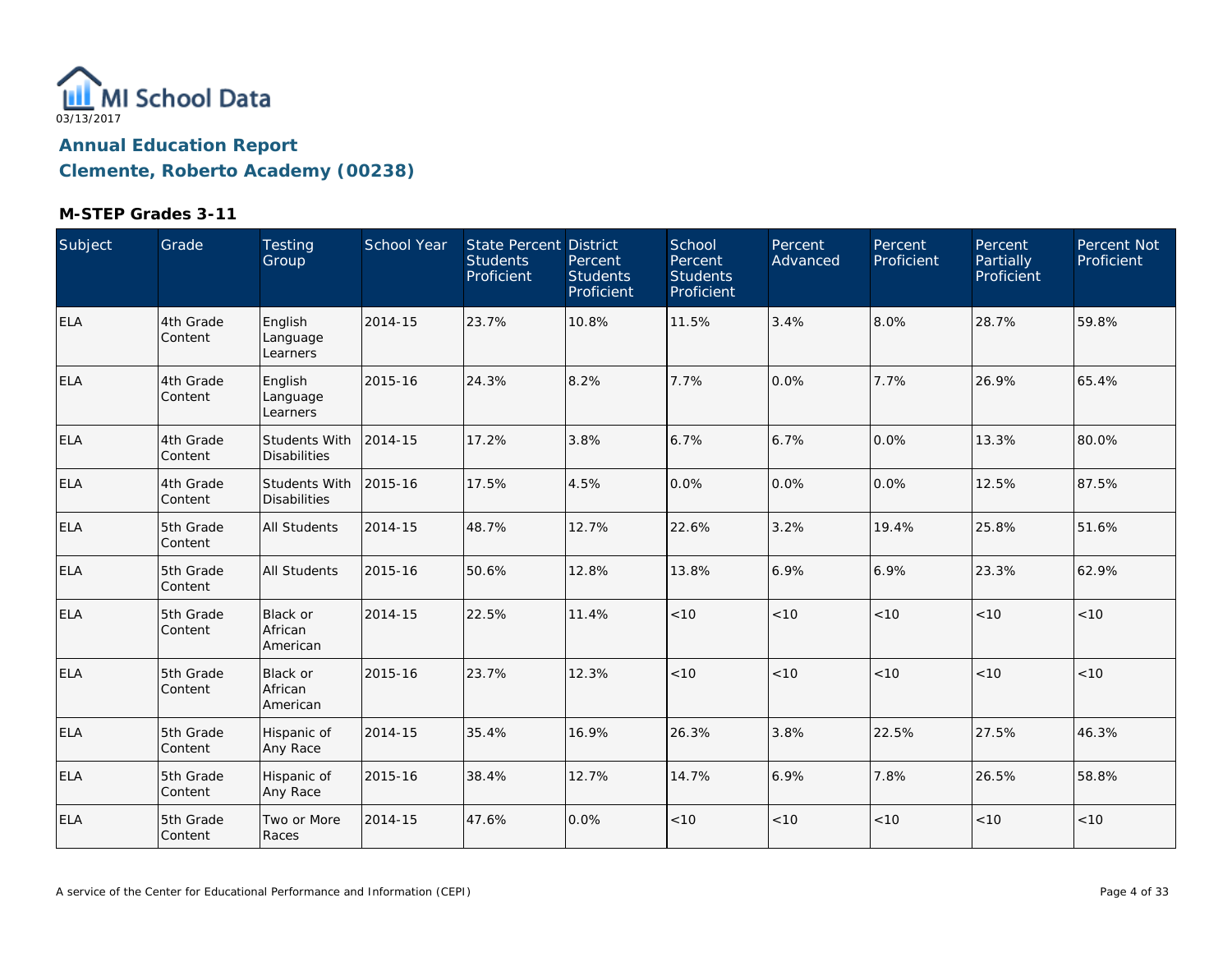

| Subject    | Grade                | <b>Testing</b><br>Group                     | School Year | <b>State Percent District</b><br><b>Students</b><br>Proficient | Percent<br><b>Students</b><br>Proficient | School<br>Percent<br><b>Students</b><br>Proficient | Percent<br>Advanced | Percent<br>Proficient | Percent<br>Partially<br>Proficient | Percent Not<br>Proficient |
|------------|----------------------|---------------------------------------------|-------------|----------------------------------------------------------------|------------------------------------------|----------------------------------------------------|---------------------|-----------------------|------------------------------------|---------------------------|
| <b>ELA</b> | 5th Grade<br>Content | White                                       | 2014-15     | 55.7%                                                          | 7.2%                                     | $<10$                                              | < 10                | < 10                  | < 10                               | $<10$                     |
| <b>ELA</b> | 5th Grade<br>Content | White                                       | 2015-16     | 58.1%                                                          | 16.0%                                    | < 10                                               | < 10                | < 10                  | < 10                               | < 10                      |
| <b>ELA</b> | 5th Grade<br>Content | Female                                      | 2014-15     | 54.3%                                                          | 14.6%                                    | 24.4%                                              | 4.9%                | 19.5%                 | 24.4%                              | 51.2%                     |
| <b>ELA</b> | 5th Grade<br>Content | Female                                      | 2015-16     | 55.8%                                                          | 15.4%                                    | 16.4%                                              | 9.1%                | 7.3%                  | 32.7%                              | 50.9%                     |
| <b>ELA</b> | 5th Grade<br>Content | Male                                        | 2014-15     | 43.3%                                                          | 10.8%                                    | 21.2%                                              | 1.9%                | 19.2%                 | 26.9%                              | 51.9%                     |
| <b>ELA</b> | 5th Grade<br>Content | Male                                        | 2015-16     | 45.5%                                                          | 10.4%                                    | 11.5%                                              | 4.9%                | 6.6%                  | 14.8%                              | 73.8%                     |
| <b>ELA</b> | 5th Grade<br>Content | Economically<br>Disadvantaged               | 2014-15     | 32.6%                                                          | 10.8%                                    | 22.0%                                              | 3.3%                | 18.7%                 | 25.3%                              | 52.7%                     |
| <b>ELA</b> | 5th Grade<br>Content | Economically<br>Disadvantaged               | 2015-16     | 34.4%                                                          | 11.3%                                    | 13.8%                                              | 6.9%                | 6.9%                  | 23.3%                              | 62.9%                     |
| <b>ELA</b> | 5th Grade<br>Content | English<br>Language<br>Learners             | 2014-15     | 22.7%                                                          | 14.0%                                    | 13.2%                                              | 1.5%                | 11.8%                 | 32.4%                              | 54.4%                     |
| <b>ELA</b> | 5th Grade<br>Content | English<br>Language<br>Learners             | 2015-16     | 23.1%                                                          | 7.4%                                     | 2.9%                                               | 1.4%                | 1.4%                  | 21.7%                              | 75.4%                     |
| <b>ELA</b> | 5th Grade<br>Content | <b>Students With</b><br><b>Disabilities</b> | 2014-15     | 14.6%                                                          | 5.7%                                     | < 10                                               | < 10                | < 10                  | < 10                               | < 10                      |
| <b>ELA</b> | 5th Grade<br>Content | Students With<br><b>Disabilities</b>        | 2015-16     | 16.1%                                                          | 4.5%                                     | 7.1%                                               | 7.1%                | 0.0%                  | 0.0%                               | 92.9%                     |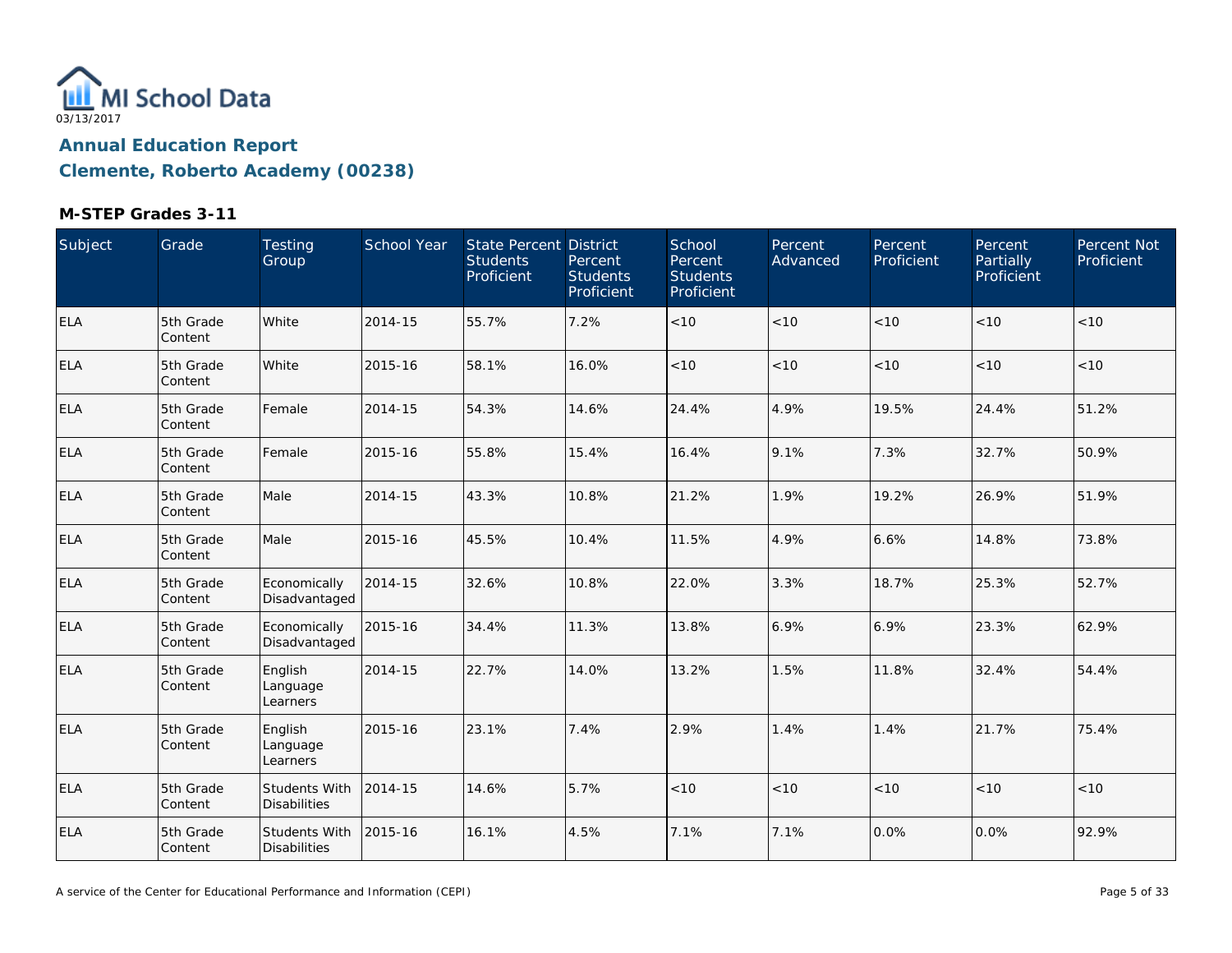

| Subject     | Grade                | Testing<br>Group                | School Year | <b>State Percent District</b><br><b>Students</b><br>Proficient | Percent<br><b>Students</b><br>Proficient | School<br>Percent<br><b>Students</b><br>Proficient | Percent<br>Advanced | Percent<br>Proficient | Percent<br>Partially<br>Proficient | Percent Not<br>Proficient |
|-------------|----------------------|---------------------------------|-------------|----------------------------------------------------------------|------------------------------------------|----------------------------------------------------|---------------------|-----------------------|------------------------------------|---------------------------|
| Mathematics | 3rd Grade<br>Content | <b>All Students</b>             | 2014-15     | 48.8%                                                          | 12.8%                                    | 18.5%                                              | 4.6%                | 13.9%                 | 35.2%                              | 46.3%                     |
| Mathematics | 3rd Grade<br>Content | <b>All Students</b>             | 2015-16     | 45.2%                                                          | 10.4%                                    | 23.1%                                              | 4.3%                | 18.8%                 | 33.3%                              | 43.6%                     |
| Mathematics | 3rd Grade<br>Content | Black or<br>African<br>American | 2014-15     | 20.3%                                                          | 11.5%                                    | < 10                                               | < 10                | < 10                  | < 10                               | < 10                      |
| Mathematics | 3rd Grade<br>Content | Black or<br>African<br>American | 2015-16     | 17.9%                                                          | 9.2%                                     | < 10                                               | < 10                | < 10                  | < 10                               | < 10                      |
| Mathematics | 3rd Grade<br>Content | Hispanic of<br>Any Race         | 2014-15     | 35.7%                                                          | 16.5%                                    | 19.8%                                              | 4.4%                | 15.4%                 | 38.5%                              | 41.8%                     |
| Mathematics | 3rd Grade<br>Content | Hispanic of<br>Any Race         | 2015-16     | 31.6%                                                          | 13.9%                                    | 25.7%                                              | 4.8%                | 21.0%                 | 32.4%                              | 41.9%                     |
| Mathematics | 3rd Grade<br>Content | Two or More<br>Races            | 2014-15     | 43.6%                                                          | 0.0%                                     | < 10                                               | < 10                | < 10                  | < 10                               | <10                       |
| Mathematics | 3rd Grade<br>Content | Two or More<br>Races            | 2015-16     | 40.8%                                                          | 7.1%                                     | $<10$                                              | < 10                | < 10                  | < 10                               | < 10                      |
| Mathematics | 3rd Grade<br>Content | White                           | 2014-15     | 57.3%                                                          | 18.0%                                    | 9.1%                                               | 9.1%                | 0.0%                  | 27.3%                              | 63.6%                     |
| Mathematics | 3rd Grade<br>Content | White                           | 2015-16     | 53.2%                                                          | 15.9%                                    | $<10$                                              | < 10                | < 10                  | < 10                               | < 10                      |
| Mathematics | 3rd Grade<br>Content | Female                          | 2014-15     | 48.1%                                                          | 12.9%                                    | 19.6%                                              | 3.9%                | 15.7%                 | 29.4%                              | 51.0%                     |
| Mathematics | 3rd Grade<br>Content | Female                          | 2015-16     | 43.7%                                                          | 10.0%                                    | 18.6%                                              | 1.7%                | 16.9%                 | 40.7%                              | 40.7%                     |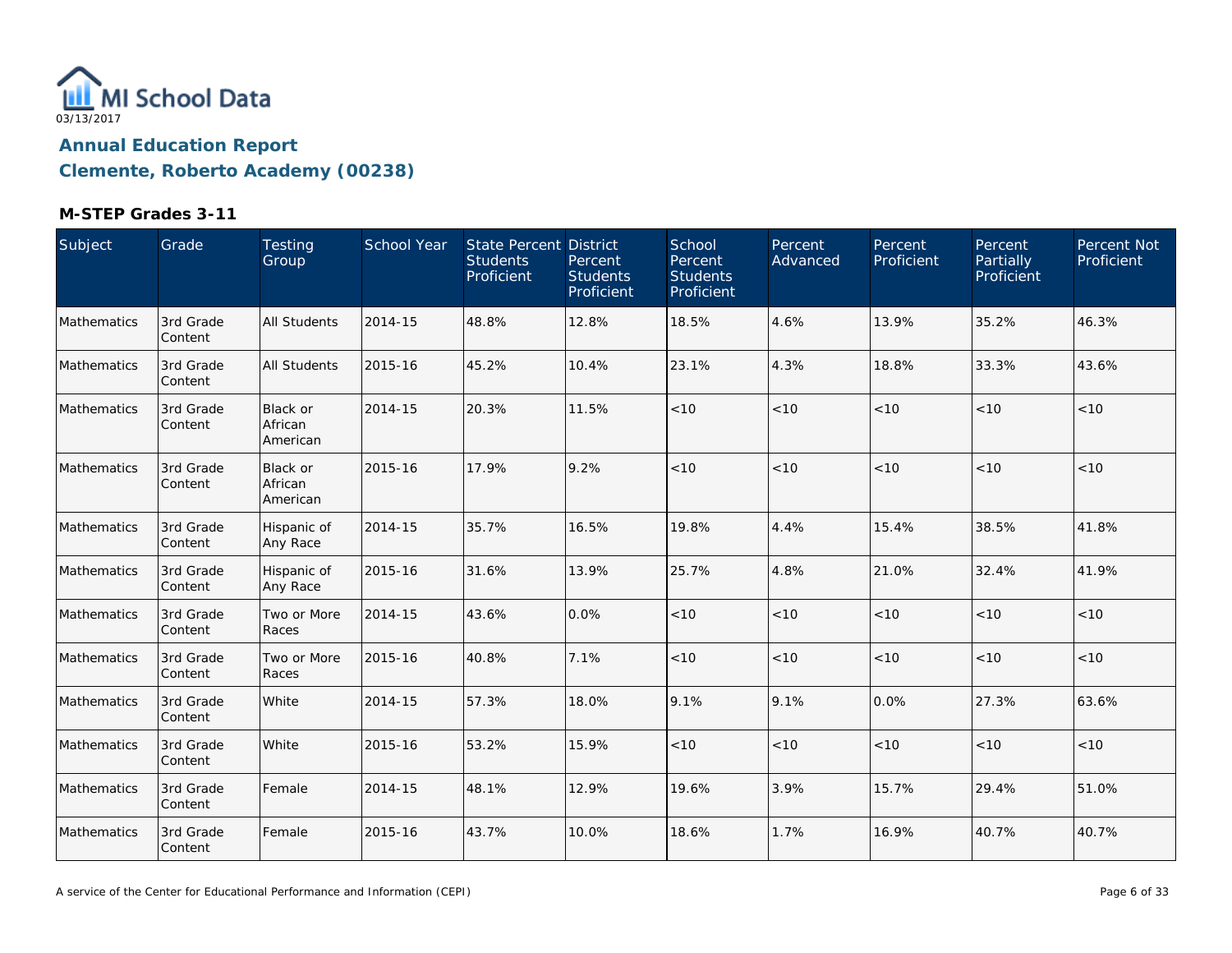

| Subject            | Grade                 | Testing<br>Group                            | <b>School Year</b> | <b>State Percent District</b><br><b>Students</b><br>Proficient | Percent<br><b>Students</b><br>Proficient | School<br>Percent<br><b>Students</b><br>Proficient | Percent<br>Advanced | Percent<br>Proficient | Percent<br>Partially<br>Proficient | Percent Not<br>Proficient |
|--------------------|-----------------------|---------------------------------------------|--------------------|----------------------------------------------------------------|------------------------------------------|----------------------------------------------------|---------------------|-----------------------|------------------------------------|---------------------------|
| <b>Mathematics</b> | 3rd Grade<br>Content  | Male                                        | 2014-15            | 49.5%                                                          | 12.7%                                    | 17.5%                                              | 5.3%                | 12.3%                 | 40.4%                              | 42.1%                     |
| Mathematics        | 3rd Grade<br>Content  | Male                                        | 2015-16            | 46.6%                                                          | 10.8%                                    | 27.6%                                              | 6.9%                | 20.7%                 | 25.9%                              | 46.6%                     |
| Mathematics        | 3rd Grade<br>Content  | Economically<br>Disadvantaged               | 2014-15            | 33.5%                                                          | 11.4%                                    | 18.3%                                              | 4.8%                | 13.5%                 | 36.5%                              | 45.2%                     |
| Mathematics        | 3rd Grade<br>Content  | Economically<br>Disadvantaged               | 2015-16            | 30.1%                                                          | 9.8%                                     | 23.1%                                              | 4.3%                | 18.8%                 | 33.3%                              | 43.6%                     |
| Mathematics        | 3rd Grade<br>Content  | English<br>Language<br>Learners             | 2014-15            | 37.0%                                                          | 17.7%                                    | 19.5%                                              | 4.6%                | 14.9%                 | 37.9%                              | 42.5%                     |
| Mathematics        | 3rd Grade<br>Content  | English<br>Language<br>Learners             | 2015-16            | 37.8%                                                          | 15.8%                                    | 26.0%                                              | 5.0%                | 21.0%                 | 36.0%                              | 38.0%                     |
| Mathematics        | 3rd Grade<br>Content  | Students With<br><b>Disabilities</b>        | 2014-15            | 24.5%                                                          | 9.9%                                     | 10.0%                                              | 0.0%                | 10.0%                 | 10.0%                              | 80.0%                     |
| Mathematics        | 3rd Grade<br>Content  | <b>Students With</b><br><b>Disabilities</b> | 2015-16            | 21.4%                                                          | 7.1%                                     | 27.3%                                              | 9.1%                | 18.2%                 | 27.3%                              | 45.5%                     |
| Mathematics        | 4th Grade<br> Content | <b>All Students</b>                         | 2014-15            | 41.4%                                                          | 7.6%                                     | 23.0%                                              | 5.7%                | 17.2%                 | 35.2%                              | 41.8%                     |
| Mathematics        | 4th Grade<br>Content  | <b>All Students</b>                         | 2015-16            | 44.0%                                                          | 7.2%                                     | 15.4%                                              | 1.7%                | 13.7%                 | 36.8%                              | 47.9%                     |
| Mathematics        | 4th Grade<br>Content  | <b>Black or</b><br>African<br>American      | 2014-15            | 13.2%                                                          | 6.2%                                     | < 10                                               | < 10                | < 10                  | < 10                               | < 10                      |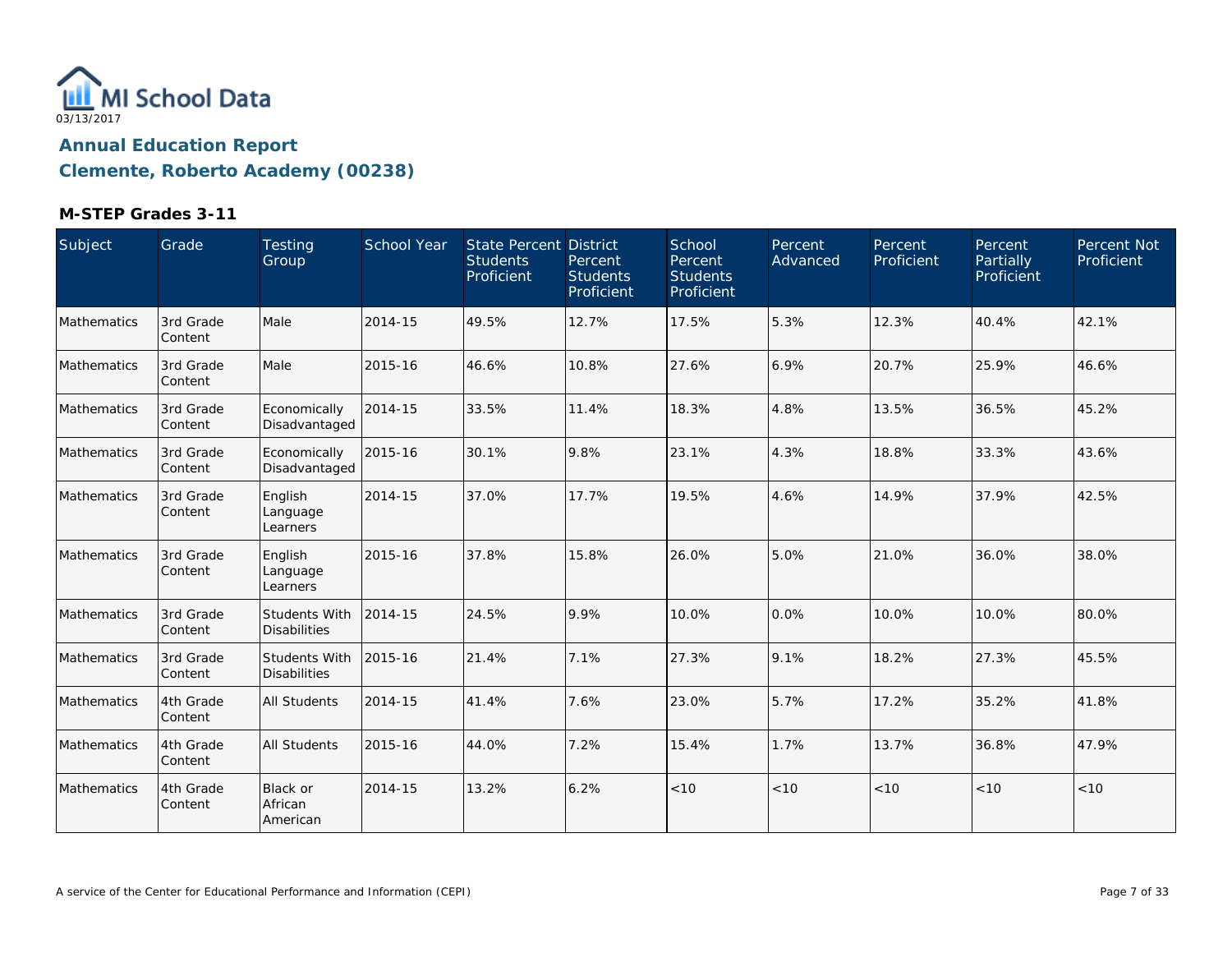

| Subject            | Grade                | Testing<br>Group                | <b>School Year</b> | State Percent District<br><b>Students</b><br>Proficient | Percent<br><b>Students</b><br>Proficient | School<br>Percent<br><b>Students</b><br><b>Proficient</b> | Percent<br>Advanced | Percent<br>Proficient | Percent<br>Partially<br>Proficient | Percent Not<br>Proficient |
|--------------------|----------------------|---------------------------------|--------------------|---------------------------------------------------------|------------------------------------------|-----------------------------------------------------------|---------------------|-----------------------|------------------------------------|---------------------------|
| Mathematics        | 4th Grade<br>Content | Black or<br>African<br>American | 2015-16            | 15.1%                                                   | 5.9%                                     | $<10$                                                     | < 10                | < 10                  | < 10                               | < 10                      |
| <b>Mathematics</b> | 4th Grade<br>Content | Hispanic of<br>Any Race         | 2014-15            | 27.1%                                                   | 12.5%                                    | 24.3%                                                     | 5.6%                | 18.7%                 | 34.6%                              | 41.1%                     |
| Mathematics        | 4th Grade<br>Content | Hispanic of<br>Any Race         | 2015-16            | 30.6%                                                   | 12.9%                                    | 17.3%                                                     | 1.0%                | 16.3%                 | 37.8%                              | 44.9%                     |
| Mathematics        | 4th Grade<br>Content | Two or More<br>Races            | 2015-16            | 39.1%                                                   | 0.0%                                     | < 10                                                      | < 10                | < 10                  | < 10                               | < 10                      |
| <b>Mathematics</b> | 4th Grade<br>Content | White                           | 2014-15            | 49.3%                                                   | 13.2%                                    | 20.0%                                                     | 10.0%               | 10.0%                 | 50.0%                              | 30.0%                     |
| Mathematics        | 4th Grade<br>Content | White                           | 2015-16            | 52.3%                                                   | 5.6%                                     | 9.1%                                                      | 9.1%                | 0.0%                  | 36.4%                              | 54.5%                     |
| Mathematics        | 4th Grade<br>Content | Female                          | 2014-15            | 40.3%                                                   | 7.9%                                     | 22.2%                                                     | 7.4%                | 14.8%                 | 42.6%                              | 35.2%                     |
| Mathematics        | 4th Grade<br>Content | Female                          | 2015-16            | 42.1%                                                   | 7.8%                                     | 12.7%                                                     | 1.8%                | 10.9%                 | 30.9%                              | 56.4%                     |
| Mathematics        | 4th Grade<br>Content | Male                            | 2014-15            | 42.4%                                                   | 7.4%                                     | 23.5%                                                     | 4.4%                | 19.1%                 | 29.4%                              | 47.1%                     |
| Mathematics        | 4th Grade<br>Content | Male                            | 2015-16            | 45.8%                                                   | 6.6%                                     | 17.7%                                                     | 1.6%                | 16.1%                 | 41.9%                              | 40.3%                     |
| Mathematics        | 4th Grade<br>Content | Economically<br>Disadvantaged   | 2014-15            | 25.4%                                                   | 6.9%                                     | 23.5%                                                     | 5.9%                | 17.6%                 | 34.5%                              | 42.0%                     |
| Mathematics        | 4th Grade<br>Content | Economically<br>Disadvantaged   | 2015-16            | 27.9%                                                   | 6.6%                                     | 15.7%                                                     | 1.7%                | 13.9%                 | 36.5%                              | 47.8%                     |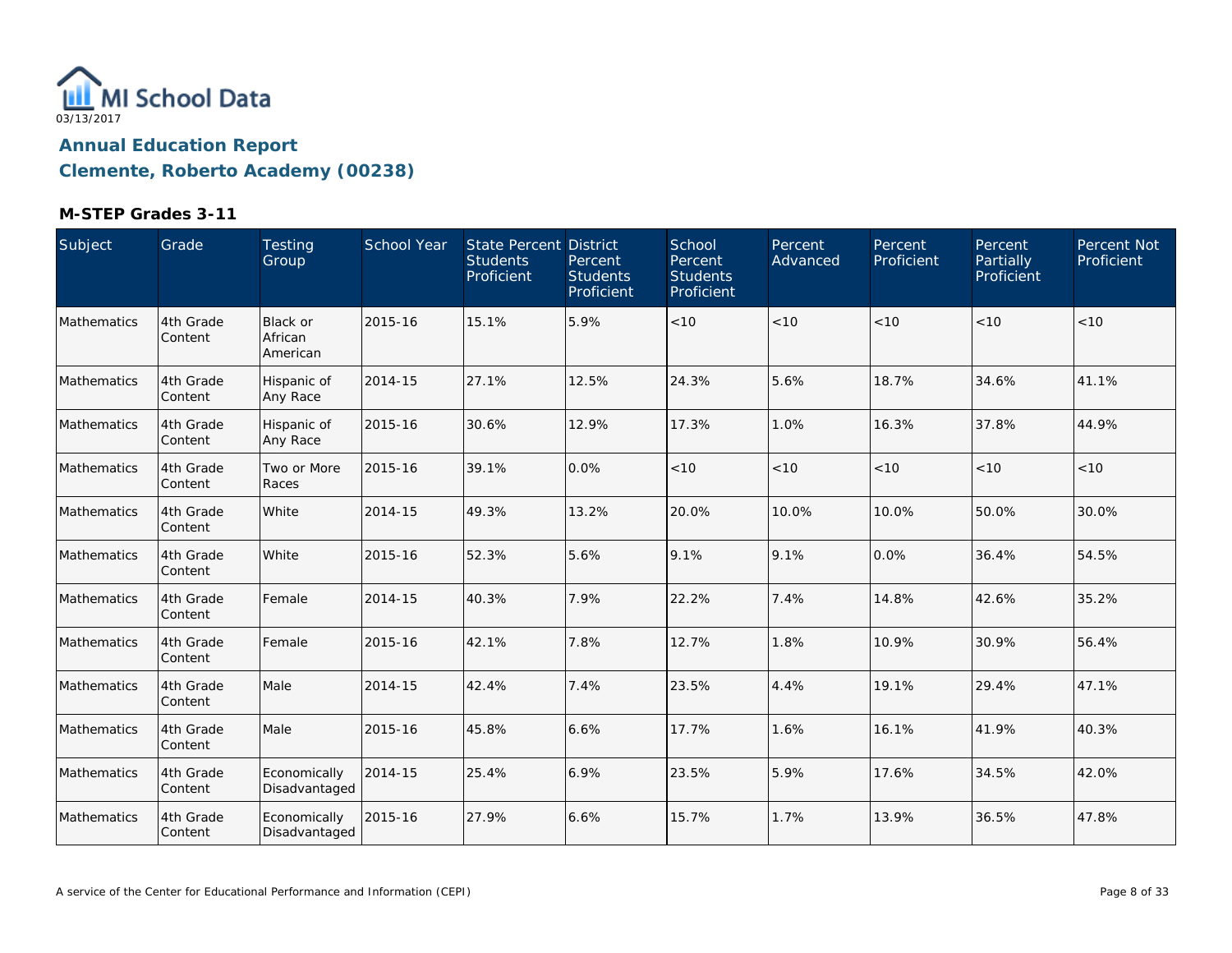

| Subject     | Grade                | Testing<br>Group                       | School Year | State Percent District<br><b>Students</b><br>Proficient | Percent<br><b>Students</b><br>Proficient | School<br>Percent<br><b>Students</b><br>Proficient | Percent<br>Advanced | Percent<br>Proficient | Percent<br><b>Partially</b><br>Proficient | <b>Percent Not</b><br>Proficient |
|-------------|----------------------|----------------------------------------|-------------|---------------------------------------------------------|------------------------------------------|----------------------------------------------------|---------------------|-----------------------|-------------------------------------------|----------------------------------|
| Mathematics | 4th Grade<br>Content | English<br>Language<br>Learners        | 2014-15     | 22.1%                                                   | 9.4%                                     | 14.9%                                              | 1.1%                | 13.8%                 | 37.9%                                     | 47.1%                            |
| Mathematics | 4th Grade<br>Content | English<br>Language<br>Learners        | 2015-16     | 27.4%                                                   | 7.2%                                     | 10.3%                                              | 1.3%                | 9.0%                  | 37.2%                                     | 52.6%                            |
| Mathematics | 4th Grade<br>Content | Students With<br><b>Disabilities</b>   | 2014-15     | 17.2%                                                   | 3.7%                                     | 20.0%                                              | 6.7%                | 13.3%                 | 13.3%                                     | 66.7%                            |
| Mathematics | 4th Grade<br>Content | Students With<br><b>Disabilities</b>   | 2015-16     | 19.2%                                                   | 3.7%                                     | 0.0%                                               | 0.0%                | 0.0%                  | 18.8%                                     | 81.3%                            |
| Mathematics | 5th Grade<br>Content | <b>All Students</b>                    | 2014-15     | 33.4%                                                   | 4.1%                                     | 7.5%                                               | 2.2%                | 5.4%                  | 23.7%                                     | 68.8%                            |
| Mathematics | 5th Grade<br>Content | <b>All Students</b>                    | 2015-16     | 33.8%                                                   | 2.5%                                     | 5.2%                                               | 0.9%                | 4.3%                  | 18.1%                                     | 76.7%                            |
| Mathematics | 5th Grade<br>Content | <b>Black or</b><br>African<br>American | 2014-15     | 9.1%                                                    | 3.2%                                     | < 10                                               | < 10                | < 10                  | < 10                                      | < 10                             |
| Mathematics | 5th Grade<br>Content | <b>Black or</b><br>African<br>American | 2015-16     | 8.2%                                                    | 2.1%                                     | < 10                                               | < 10                | < 10                  | < 10                                      | < 10                             |
| Mathematics | 5th Grade<br>Content | Hispanic of<br>Any Race                | 2014-15     | 19.5%                                                   | 5.4%                                     | 8.8%                                               | 2.5%                | 6.3%                  | 25.0%                                     | 66.3%                            |
| Mathematics | 5th Grade<br>Content | Hispanic of<br>Any Race                | 2015-16     | 19.2%                                                   | 3.4%                                     | 4.9%                                               | 0.0%                | 4.9%                  | 19.6%                                     | 75.5%                            |
| Mathematics | 5th Grade<br>Content | Two or More<br>Races                   | 2014-15     | 30.5%                                                   | 0.0%                                     | < 10                                               | < 10                | < 10                  | < 10                                      | < 10                             |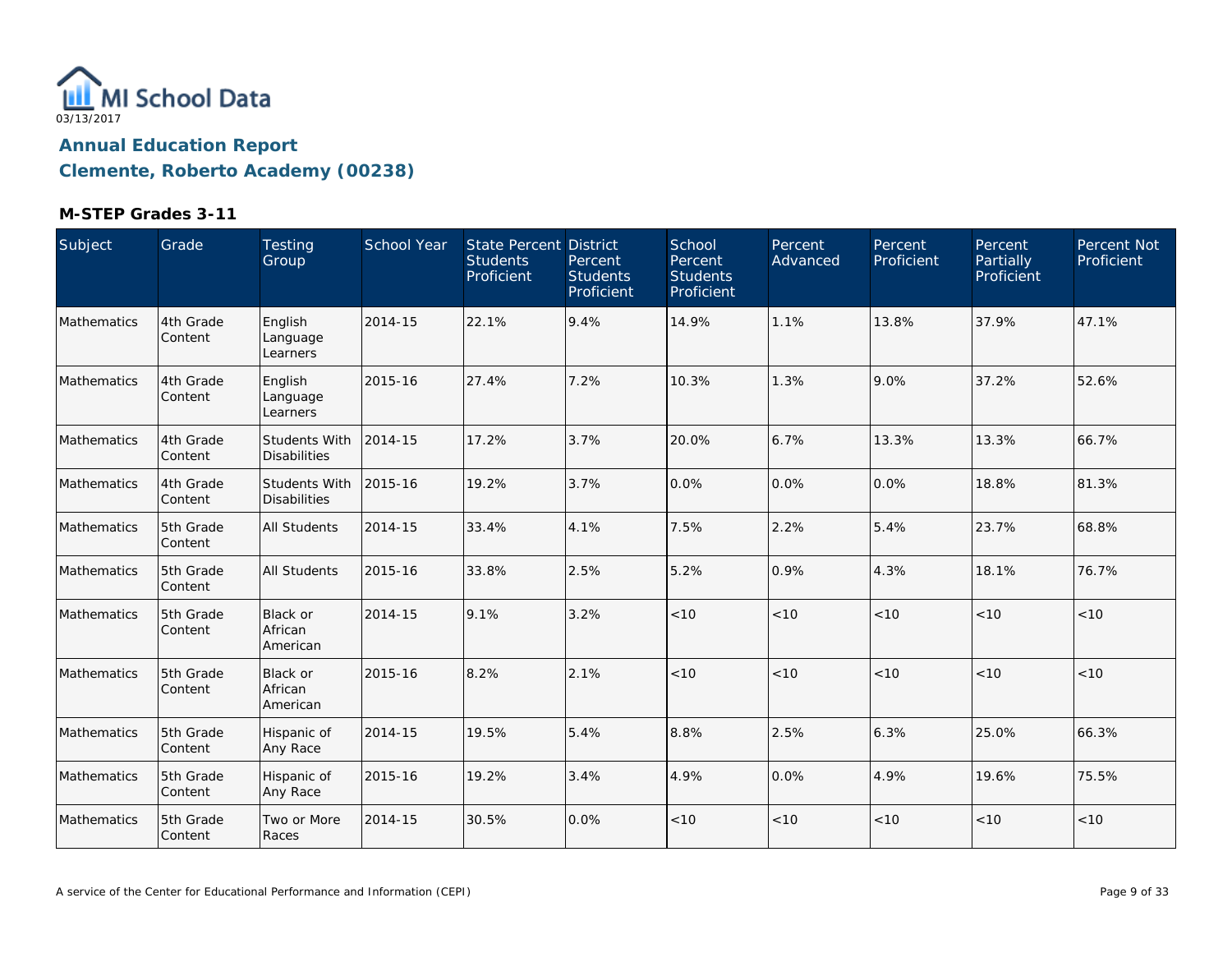

| Subject     | Grade                | Testing<br>Group                     | School Year | <b>State Percent District</b><br><b>Students</b><br>Proficient | Percent<br><b>Students</b><br>Proficient | School<br>Percent<br><b>Students</b><br>Proficient | Percent<br>Advanced | Percent<br>Proficient | Percent<br>Partially<br>Proficient | Percent Not<br>Proficient |
|-------------|----------------------|--------------------------------------|-------------|----------------------------------------------------------------|------------------------------------------|----------------------------------------------------|---------------------|-----------------------|------------------------------------|---------------------------|
| Mathematics | 5th Grade<br>Content | White                                | 2014-15     | 39.7%                                                          | 1.4%                                     | < 10                                               | < 10                | < 10                  | < 10                               | < 10                      |
| Mathematics | 5th Grade<br>Content | White                                | 2015-16     | 41.0%                                                          | 6.1%                                     | $<10$                                              | < 10                | < 10                  | < 10                               | < 10                      |
| Mathematics | 5th Grade<br>Content | Female                               | 2014-15     | 32.6%                                                          | 4.0%                                     | 9.8%                                               | 2.4%                | 7.3%                  | 26.8%                              | 63.4%                     |
| Mathematics | 5th Grade<br>Content | Female                               | 2015-16     | 31.7%                                                          | 2.2%                                     | 3.6%                                               | 0.0%                | 3.6%                  | 21.8%                              | 74.5%                     |
| Mathematics | 5th Grade<br>Content | Male                                 | 2014-15     | 34.1%                                                          | 4.1%                                     | 5.8%                                               | 1.9%                | 3.8%                  | 21.2%                              | 73.1%                     |
| Mathematics | 5th Grade<br>Content | Male                                 | 2015-16     | 35.8%                                                          | 2.8%                                     | 6.6%                                               | 1.6%                | 4.9%                  | 14.8%                              | 78.7%                     |
| Mathematics | 5th Grade<br>Content | Economically<br>Disadvantaged        | 2014-15     | 18.2%                                                          | 3.4%                                     | 6.6%                                               | 2.2%                | 4.4%                  | 23.1%                              | 70.3%                     |
| Mathematics | 5th Grade<br>Content | Economically<br>Disadvantaged        | 2015-16     | 17.7%                                                          | 2.0%                                     | 5.2%                                               | 0.9%                | 4.3%                  | 18.1%                              | 76.7%                     |
| Mathematics | 5th Grade<br>Content | English<br>Language<br>Learners      | 2014-15     | 13.6%                                                          | 6.0%                                     | 2.9%                                               | 0.0%                | 2.9%                  | 22.1%                              | 75.0%                     |
| Mathematics | 5th Grade<br>Content | English<br>Language<br>Learners      | 2015-16     | 12.8%                                                          | 2.0%                                     | 0.0%                                               | 0.0%                | 0.0%                  | 14.5%                              | 85.5%                     |
| Mathematics | 5th Grade<br>Content | Students With<br><b>Disabilities</b> | 2014-15     | 9.4%                                                           | 1.3%                                     | < 10                                               | < 10                | < 10                  | < 10                               | < 10                      |
| Mathematics | 5th Grade<br>Content | Students With<br><b>Disabilities</b> | 2015-16     | 10.2%                                                          | 1.1%                                     | 7.1%                                               | 7.1%                | 0.0%                  | 0.0%                               | 92.9%                     |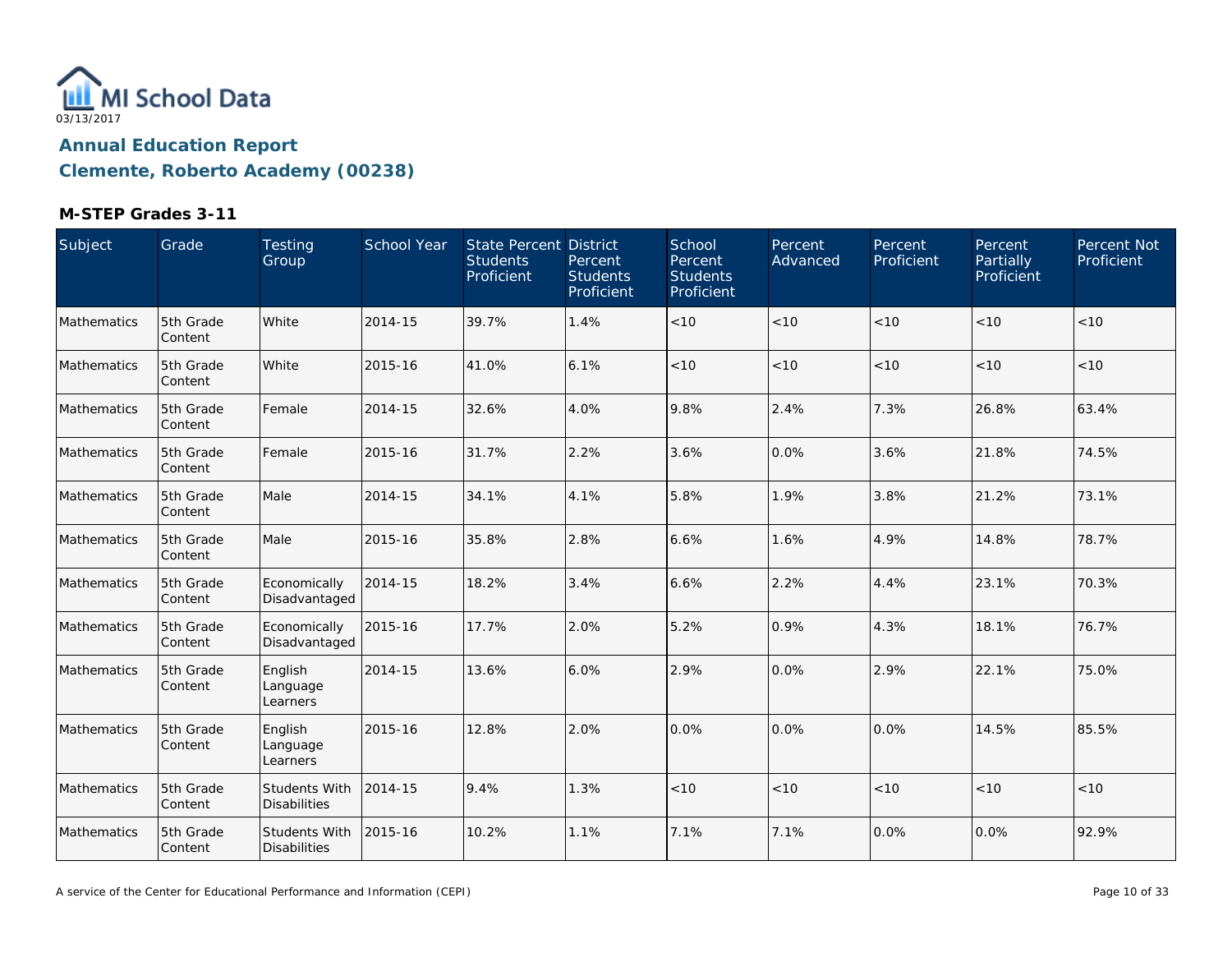

| Subject | Grade                | Testing<br>Group                       | School Year | State Percent District<br><b>Students</b><br>Proficient | Percent<br><b>Students</b><br>Proficient | School<br>Percent<br><b>Students</b><br>Proficient | Percent<br>Advanced | Percent<br>Proficient | Percent<br><b>Partially</b><br>Proficient | Percent Not<br>Proficient |
|---------|----------------------|----------------------------------------|-------------|---------------------------------------------------------|------------------------------------------|----------------------------------------------------|---------------------|-----------------------|-------------------------------------------|---------------------------|
| Science | 4th Grade<br>Content | <b>All Students</b>                    | 2014-15     | 12.4%                                                   | 1.4%                                     | 2.5%                                               | 0.8%                | 1.6%                  | 18.0%                                     | 79.5%                     |
| Science | 4th Grade<br>Content | <b>All Students</b>                    | 2015-16     | 14.7%                                                   | 1.8%                                     | 1.7%                                               | 0.0%                | 1.7%                  | 20.5%                                     | 77.8%                     |
| Science | 4th Grade<br>Content | <b>Black or</b><br>African<br>American | 2014-15     | 2.0%                                                    | 1.0%                                     | $<10$                                              | < 10                | $<10$                 | < 10                                      | <10                       |
| Science | 4th Grade<br>Content | Black or<br>African<br>American        | 2015-16     | 2.4%                                                    | 1.8%                                     | $<10$                                              | < 10                | $<10$                 | < 10                                      | < 10                      |
| Science | 4th Grade<br>Content | Hispanic of<br>Any Race                | 2014-15     | 5.5%                                                    | 2.0%                                     | 1.9%                                               | 0.9%                | 0.9%                  | 19.6%                                     | 78.5%                     |
| Science | 4th Grade<br>Content | Hispanic of<br>Any Race                | 2015-16     | 6.6%                                                    | 1.2%                                     | 1.0%                                               | 0.0%                | 1.0%                  | 23.5%                                     | 75.5%                     |
| Science | 4th Grade<br>Content | Two or More<br>Races                   | 2015-16     | 12.5%                                                   | 7.1%                                     | $<10$                                              | $<10$               | < 10                  | < 10                                      | < 10                      |
| Science | 4th Grade<br>Content | White                                  | 2014-15     | 15.4%                                                   | 6.6%                                     | 10.0%                                              | 0.0%                | 10.0%                 | 10.0%                                     | 80.0%                     |
| Science | 4th Grade<br>Content | White                                  | 2015-16     | 18.4%                                                   | 2.2%                                     | 9.1%                                               | 0.0%                | 9.1%                  | 9.1%                                      | 81.8%                     |
| Science | 4th Grade<br>Content | Female                                 | 2014-15     | 10.4%                                                   | 1.0%                                     | 0.0%                                               | 0.0%                | 0.0%                  | 24.1%                                     | 75.9%                     |
| Science | 4th Grade<br>Content | Female                                 | 2015-16     | 13.0%                                                   | 1.8%                                     | 1.8%                                               | 0.0%                | 1.8%                  | 16.4%                                     | 81.8%                     |
| Science | 4th Grade<br>Content | Male                                   | 2014-15     | 14.3%                                                   | 1.8%                                     | 4.4%                                               | 1.5%                | 2.9%                  | 13.2%                                     | 82.4%                     |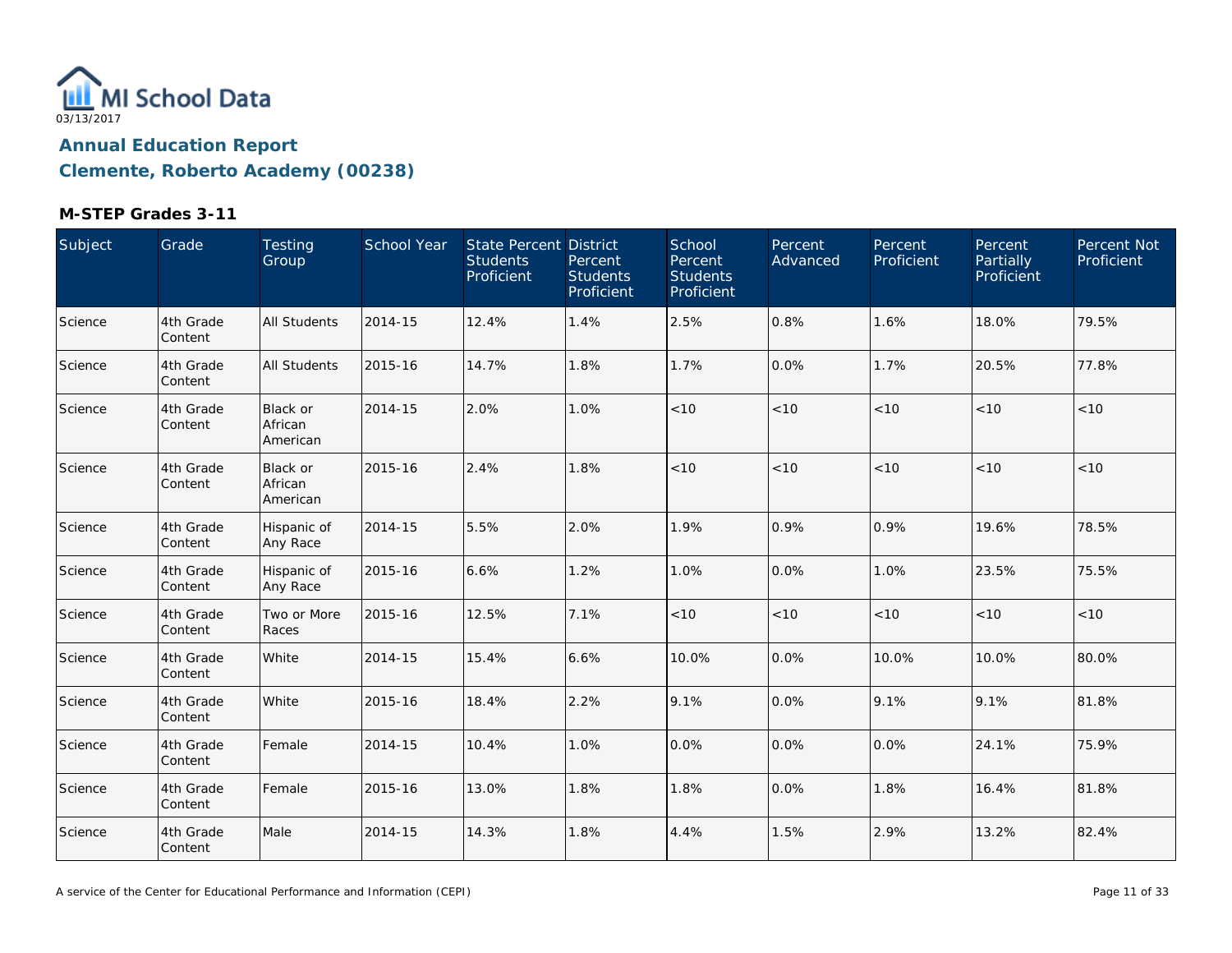

| Subject        | Grade                 | Testing<br>Group                            | <b>School Year</b> | <b>State Percent District</b><br><b>Students</b><br>Proficient | Percent<br><b>Students</b><br>Proficient | School<br>Percent<br><b>Students</b><br>Proficient | Percent<br>Advanced | Percent<br>Proficient | <b>Percent</b><br>Partially<br>Proficient | Percent Not<br>Proficient |
|----------------|-----------------------|---------------------------------------------|--------------------|----------------------------------------------------------------|------------------------------------------|----------------------------------------------------|---------------------|-----------------------|-------------------------------------------|---------------------------|
| Science        | 4th Grade<br>Content  | Male                                        | 2015-16            | 16.4%                                                          | 1.8%                                     | 1.6%                                               | 0.0%                | 1.6%                  | 24.2%                                     | 74.2%                     |
| Science        | 4th Grade<br>Content  | Economically<br>Disadvantaged               | 2014-15            | 5.5%                                                           | 1.3%                                     | 2.5%                                               | 0.8%                | 1.7%                  | 18.5%                                     | 79.0%                     |
| Science        | 4th Grade<br>Content  | Economically<br>Disadvantaged               | 2015-16            | 6.6%                                                           | 1.8%                                     | 1.7%                                               | 0.0%                | 1.7%                  | 20.0%                                     | 78.3%                     |
| Science        | 4th Grade<br>Content  | English<br>Language<br>Learners             | 2014-15            | 2.2%                                                           | 0.8%                                     | 1.1%                                               | 0.0%                | 1.1%                  | 12.6%                                     | 86.2%                     |
| Science        | 4th Grade<br>Content  | English<br>Language<br>Learners             | 2015-16            | 2.9%                                                           | 0.7%                                     | 0.0%                                               | 0.0%                | 0.0%                  | 14.1%                                     | 85.9%                     |
| Science        | 4th Grade<br>Content  | Students With<br><b>Disabilities</b>        | 2014-15            | 4.6%                                                           | 0.5%                                     | 6.7%                                               | 0.0%                | 6.7%                  | 13.3%                                     | 80.0%                     |
| Science        | 4th Grade<br>lContent | <b>Students With</b><br><b>Disabilities</b> | 2015-16            | 5.3%                                                           | 0.7%                                     | 0.0%                                               | 0.0%                | 0.0%                  | 6.3%                                      | 93.8%                     |
| Social Studies | 5th Grade<br>Content  | <b>All Students</b>                         | 2014-15            | 22.2%                                                          | 3.2%                                     | 4.4%                                               | 1.1%                | 3.3%                  | 58.2%                                     | 37.4%                     |
| Social Studies | 5th Grade<br>Content  | <b>All Students</b>                         | 2015-16            | 18.9%                                                          | 2.8%                                     | 6.8%                                               | 0.0%                | 6.8%                  | 46.2%                                     | 47.0%                     |
| Social Studies | 5th Grade<br>Content  | <b>Black or</b><br>African<br>American      | 2014-15            | 5.4%                                                           | 2.5%                                     | < 10                                               | < 10                | < 10                  | < 10                                      | < 10                      |
| Social Studies | 5th Grade<br>Content  | <b>Black or</b><br>African<br>American      | 2015-16            | 4.3%                                                           | 1.8%                                     | < 10                                               | < 10                | < 10                  | < 10                                      | < 10                      |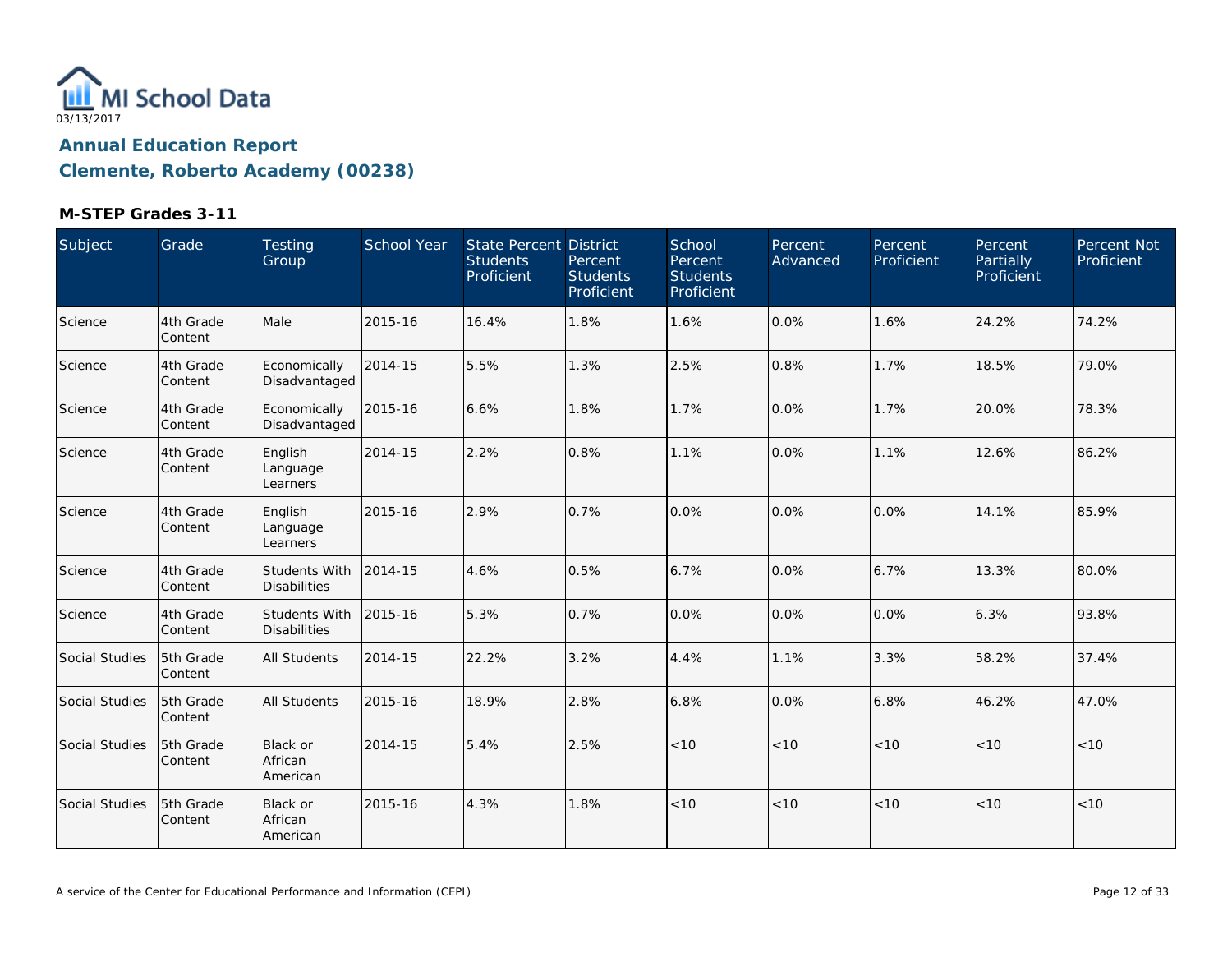

| Subject        | Grade                 | Testing<br>Group                | <b>School Year</b> | State Percent District<br><b>Students</b><br>Proficient | Percent<br><b>Students</b><br>Proficient | School<br>Percent<br><b>Students</b><br>Proficient | Percent<br>Advanced | Percent<br>Proficient | Percent<br>Partially<br>Proficient | Percent Not<br>Proficient |
|----------------|-----------------------|---------------------------------|--------------------|---------------------------------------------------------|------------------------------------------|----------------------------------------------------|---------------------|-----------------------|------------------------------------|---------------------------|
| Social Studies | 5th Grade<br>Content  | Hispanic of<br>Any Race         | 2014-15            | 12.3%                                                   | 5.0%                                     | 3.8%                                               | 1.3%                | 2.6%                  | 62.8%                              | 33.3%                     |
| Social Studies | 5th Grade<br>Content  | Hispanic of<br>Any Race         | 2015-16            | 10.3%                                                   | 4.1%                                     | 6.8%                                               | 0.0%                | 6.8%                  | 50.5%                              | 42.7%                     |
| Social Studies | 5th Grade<br>Content  | Two or More<br>Races            | 2014-15            | 20.5%                                                   | 0.0%                                     | < 10                                               | < 10                | < 10                  | < 10                               | < 10                      |
| Social Studies | 5th Grade<br>Content  | White                           | 2014-15            | 26.9%                                                   | 2.9%                                     | < 10                                               | < 10                | < 10                  | < 10                               | < 10                      |
| Social Studies | 5th Grade<br>Content  | White                           | 2015-16            | 23.0%                                                   | 9.6%                                     | < 10                                               | < 10                | < 10                  | < 10                               | < 10                      |
| Social Studies | 5th Grade<br>Content  | Female                          | 2014-15            | 20.6%                                                   | 3.3%                                     | 0.0%                                               | 0.0%                | 0.0%                  | 55.0%                              | 45.0%                     |
| Social Studies | 5th Grade<br>Content  | Female                          | 2015-16            | 16.7%                                                   | 2.8%                                     | 9.1%                                               | 0.0%                | 9.1%                  | 41.8%                              | 49.1%                     |
| Social Studies | 5th Grade<br>Content  | Male                            | 2014-15            | 23.8%                                                   | 3.2%                                     | 7.8%                                               | 2.0%                | 5.9%                  | 60.8%                              | 31.4%                     |
| Social Studies | 5th Grade<br> Content | Male                            | 2015-16            | 21.0%                                                   | 2.8%                                     | 4.8%                                               | 0.0%                | 4.8%                  | 50.0%                              | 45.2%                     |
| Social Studies | 5th Grade<br>Content  | Economically<br>Disadvantaged   | 2014-15            | 10.9%                                                   | 2.6%                                     | 4.5%                                               | 1.1%                | 3.4%                  | 57.3%                              | 38.2%                     |
| Social Studies | 5th Grade<br>Content  | Economically<br>Disadvantaged   | 2015-16            | 8.5%                                                    | 2.4%                                     | 6.8%                                               | 0.0%                | 6.8%                  | 46.2%                              | 47.0%                     |
| Social Studies | 5th Grade<br>Content  | English<br>Language<br>Learners | 2014-15            | 6.1%                                                    | 5.7%                                     | 1.5%                                               | 0.0%                | 1.5%                  | 57.6%                              | 40.9%                     |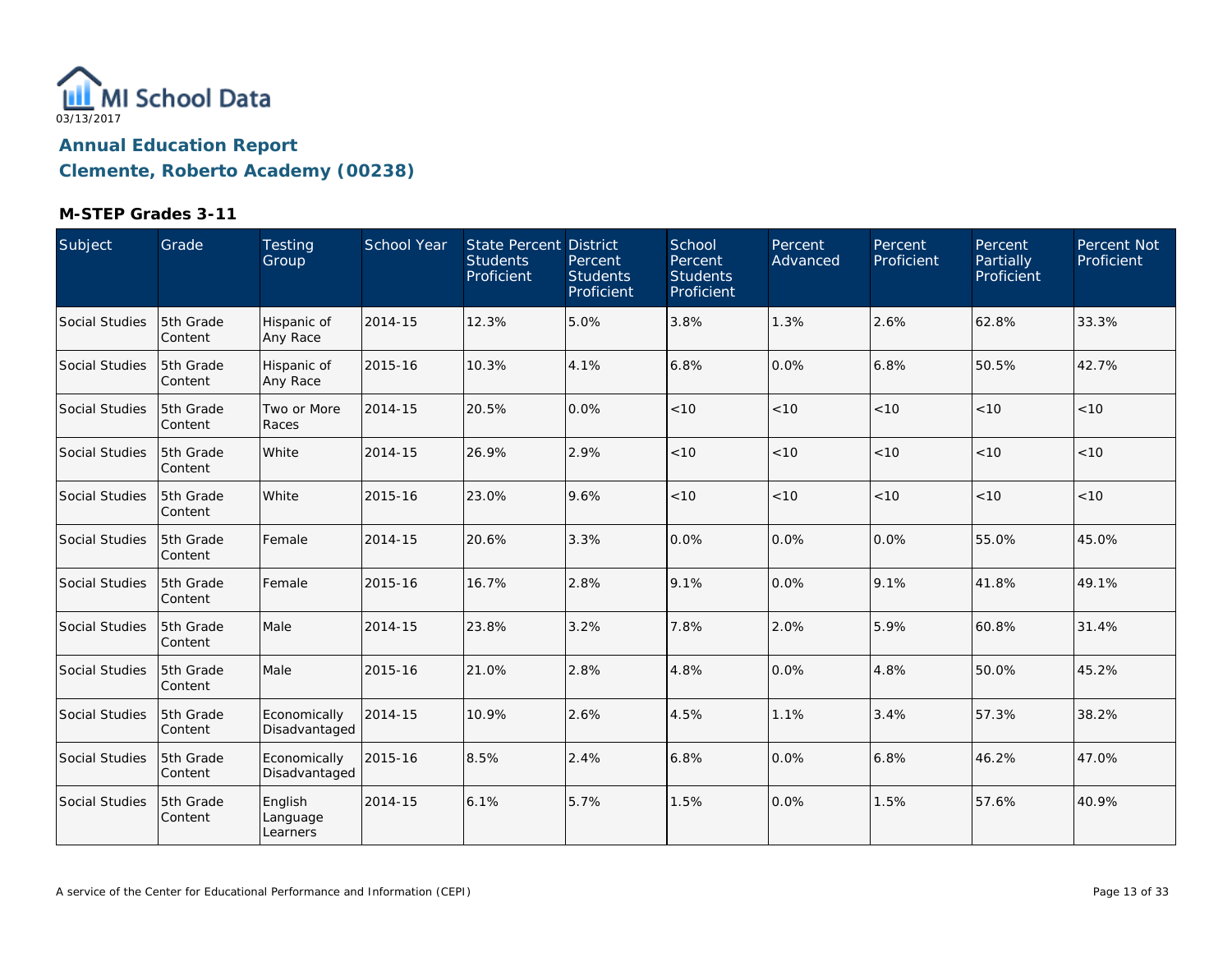

| Subject        | Grade                        | <b>Testing</b><br>Group                       | School Year | State Percent District<br><b>Students</b><br>Proficient | Percent<br><b>Students</b><br>Proficient | School<br>Percent<br><b>Students</b><br>Proficient | Percent<br>Advanced | Percent<br>Proficient | Percent<br>Partially<br>Proficient | <b>Percent Not</b><br>Proficient |
|----------------|------------------------------|-----------------------------------------------|-------------|---------------------------------------------------------|------------------------------------------|----------------------------------------------------|---------------------|-----------------------|------------------------------------|----------------------------------|
| Social Studies | <b>5th Grade</b><br> Content | English<br>Language<br>Learners               | 2015-16     | 3.7%                                                    | 3.4%                                     | 1.4%                                               | 0.0%                | 1.4%                  | 41.4%                              | 57.1%                            |
| Social Studies | <b>5th Grade</b><br> Content | Students With 12014-15<br>Disabilities        |             | 6.9%                                                    | 2.4%                                     | < 10                                               | < 10                | < 10                  | < 10                               | < 10                             |
| Social Studies | 15th Grade<br> Content       | Students With 12015-16<br><b>Disabilities</b> |             | 5.6%                                                    | 1.2%                                     | 17.1%                                              | 10.0%               | 7.1%                  | 35.7%                              | 57.1%                            |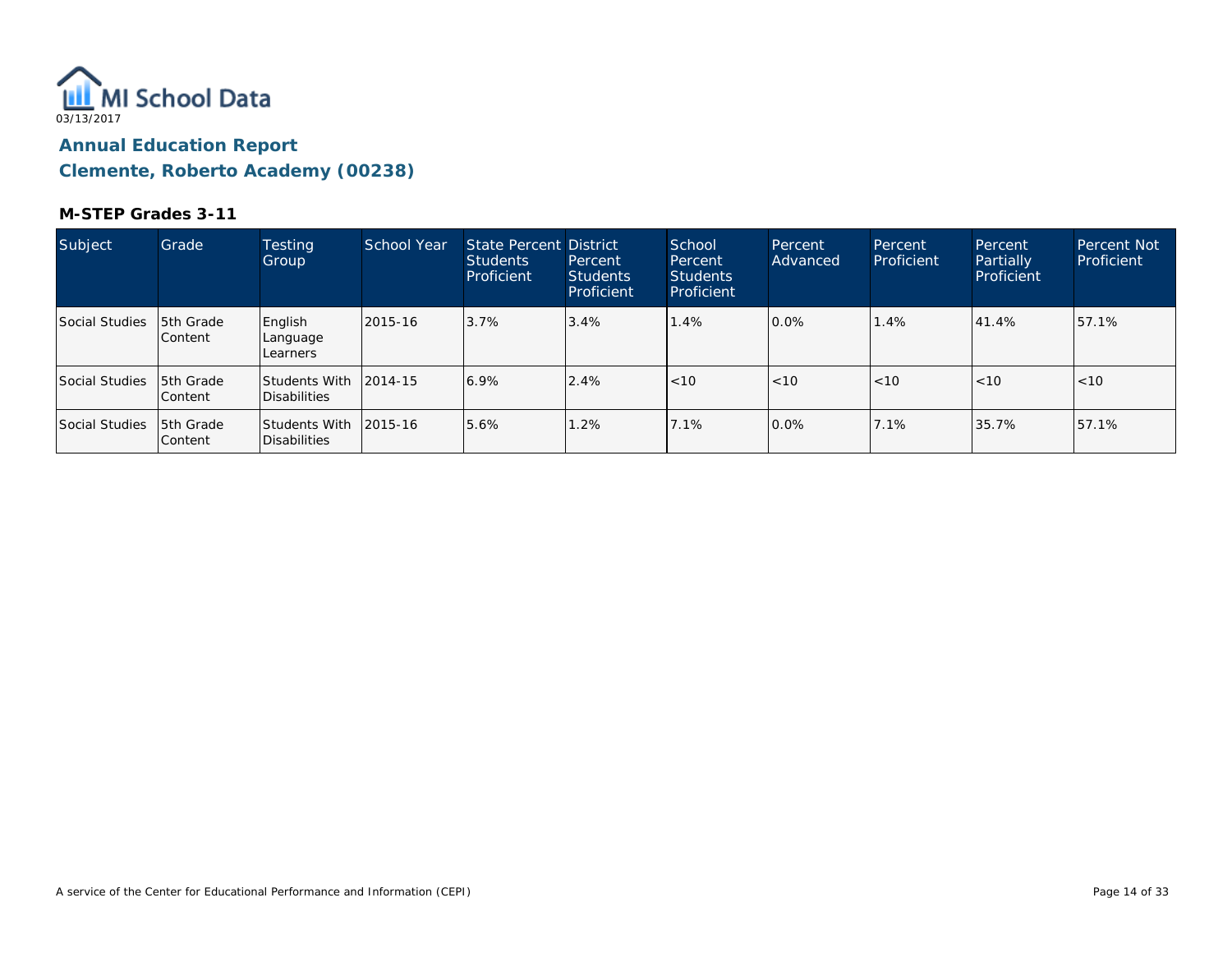

**SAT**

| Location<br><b>Name</b> | School Year | Subject | <b>Student</b><br>Group | Mean SAT<br>Score | <b>Benchmark</b> | Met or<br>Exceeded | % Met or<br>Exceeded <sup>1</sup> | Did Not Meet 9% Did Not \ | Meet | <b>Number</b><br>Assessed |
|-------------------------|-------------|---------|-------------------------|-------------------|------------------|--------------------|-----------------------------------|---------------------------|------|---------------------------|
|-------------------------|-------------|---------|-------------------------|-------------------|------------------|--------------------|-----------------------------------|---------------------------|------|---------------------------|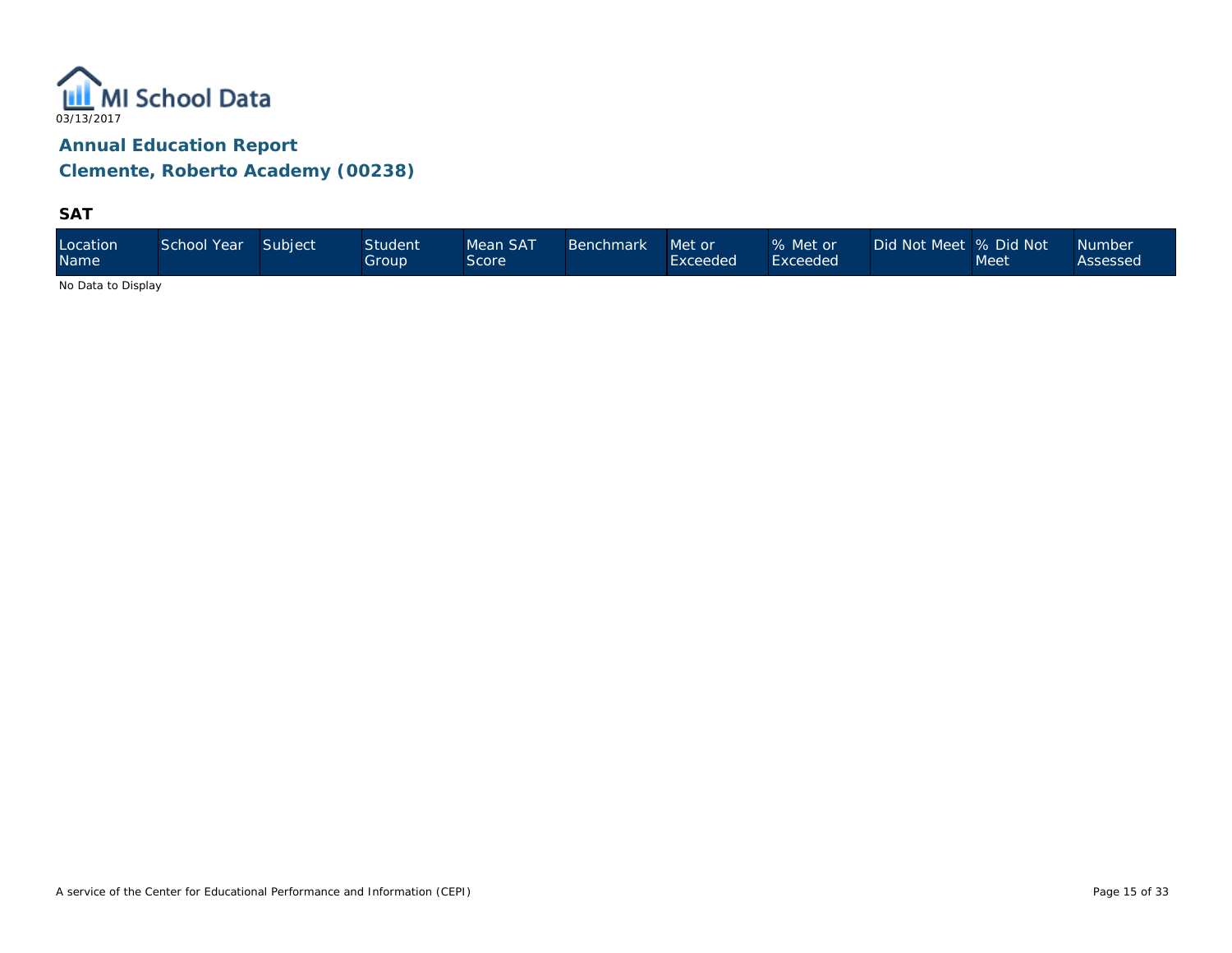

#### **MI-Access Functional Independence**

|  | Subject | Grade <sup>1</sup> | Testing Group School Year |  | State Percent<br>Students<br>Proficient | <b>District</b><br>Percent<br><b>Students</b><br>Proficient | School Percent Percent<br><b>Students</b><br>Proficient | Surpassed | Percent<br>Attained | Percent<br>Emerging |
|--|---------|--------------------|---------------------------|--|-----------------------------------------|-------------------------------------------------------------|---------------------------------------------------------|-----------|---------------------|---------------------|
|--|---------|--------------------|---------------------------|--|-----------------------------------------|-------------------------------------------------------------|---------------------------------------------------------|-----------|---------------------|---------------------|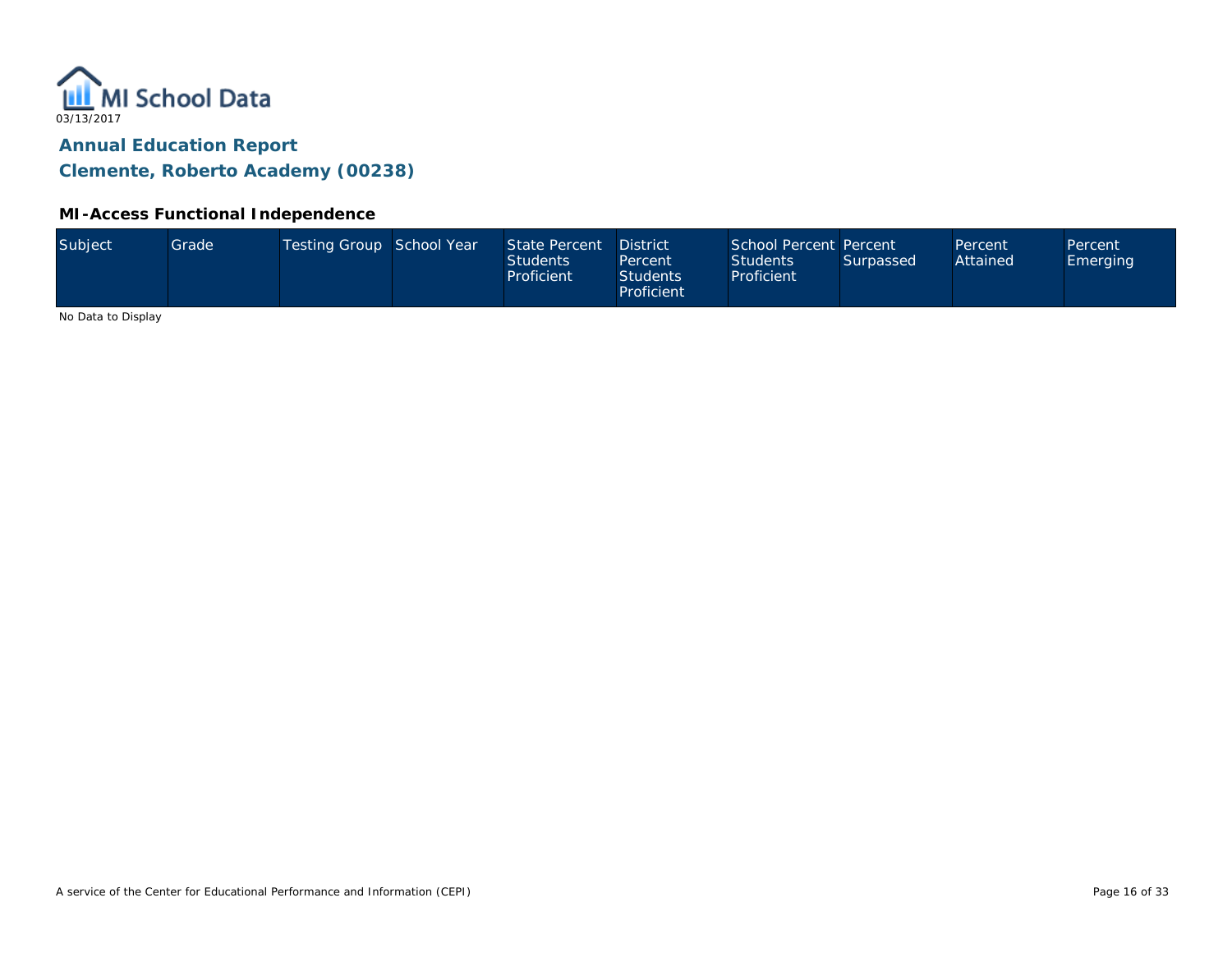

#### **MI-Access Supported Independence**

|  | Subject | Grade <sup>1</sup> | Testing Group School Year |  | State Percent<br>Students<br>Proficient | <b>District</b><br>Percent<br><b>Students</b><br>Proficient | School Percent Percent<br><b>Students</b><br>Proficient | Surpassed | Percent<br>Attained | Percent<br>Emerging |
|--|---------|--------------------|---------------------------|--|-----------------------------------------|-------------------------------------------------------------|---------------------------------------------------------|-----------|---------------------|---------------------|
|--|---------|--------------------|---------------------------|--|-----------------------------------------|-------------------------------------------------------------|---------------------------------------------------------|-----------|---------------------|---------------------|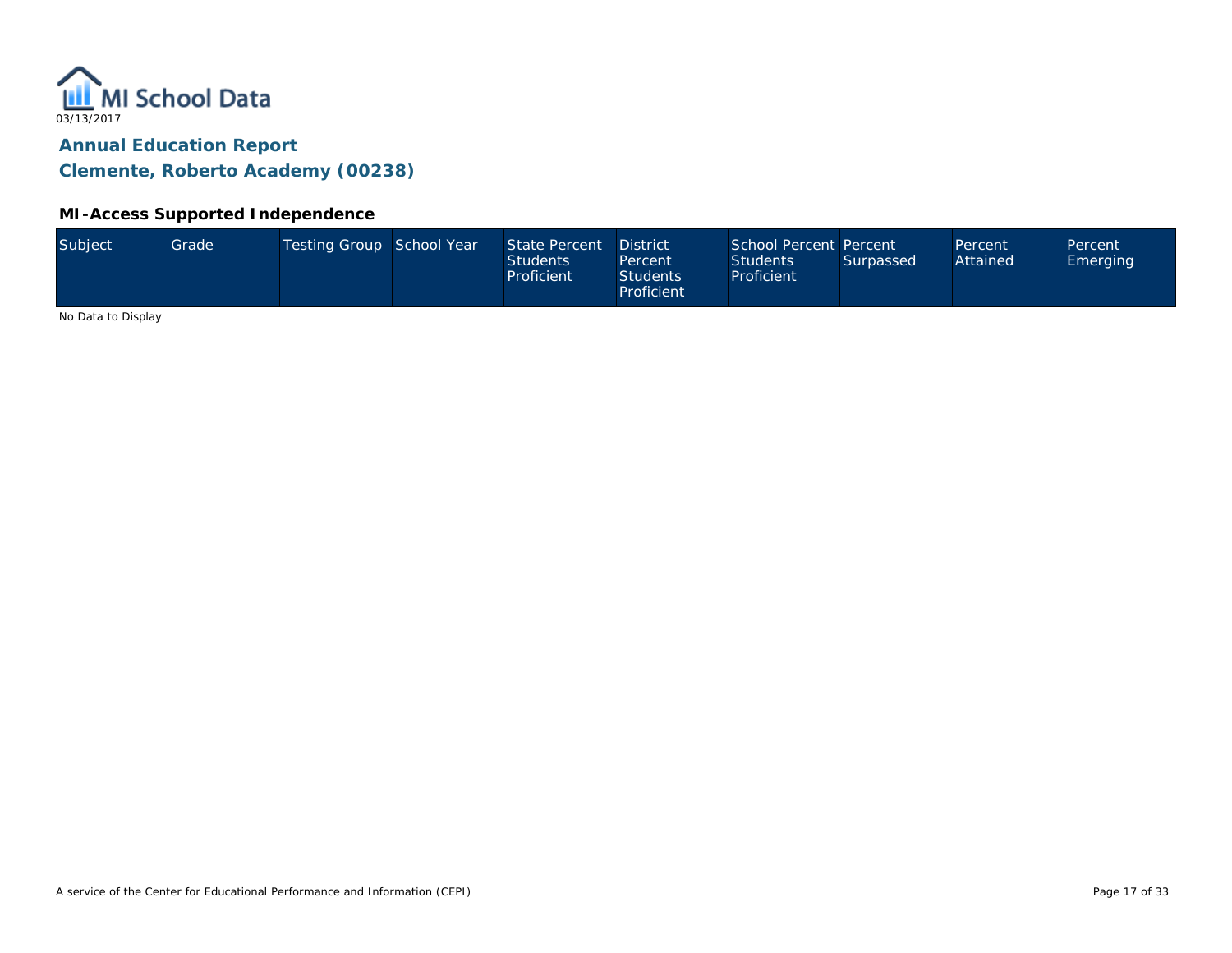

#### **MI-Access Participation**

| Subject<br>Testing Group School Year<br>State Percent<br>Grade <sup>1</sup><br>Attained<br><b>Students</b><br><b>Students</b><br>Surpassed<br><b>Emerging</b><br>Percent<br>Proficient<br>Proficient<br><b>Students</b><br>Proficient | School Percent Percent<br><b>District</b><br>Percent<br>Percent |
|---------------------------------------------------------------------------------------------------------------------------------------------------------------------------------------------------------------------------------------|-----------------------------------------------------------------|
|---------------------------------------------------------------------------------------------------------------------------------------------------------------------------------------------------------------------------------------|-----------------------------------------------------------------|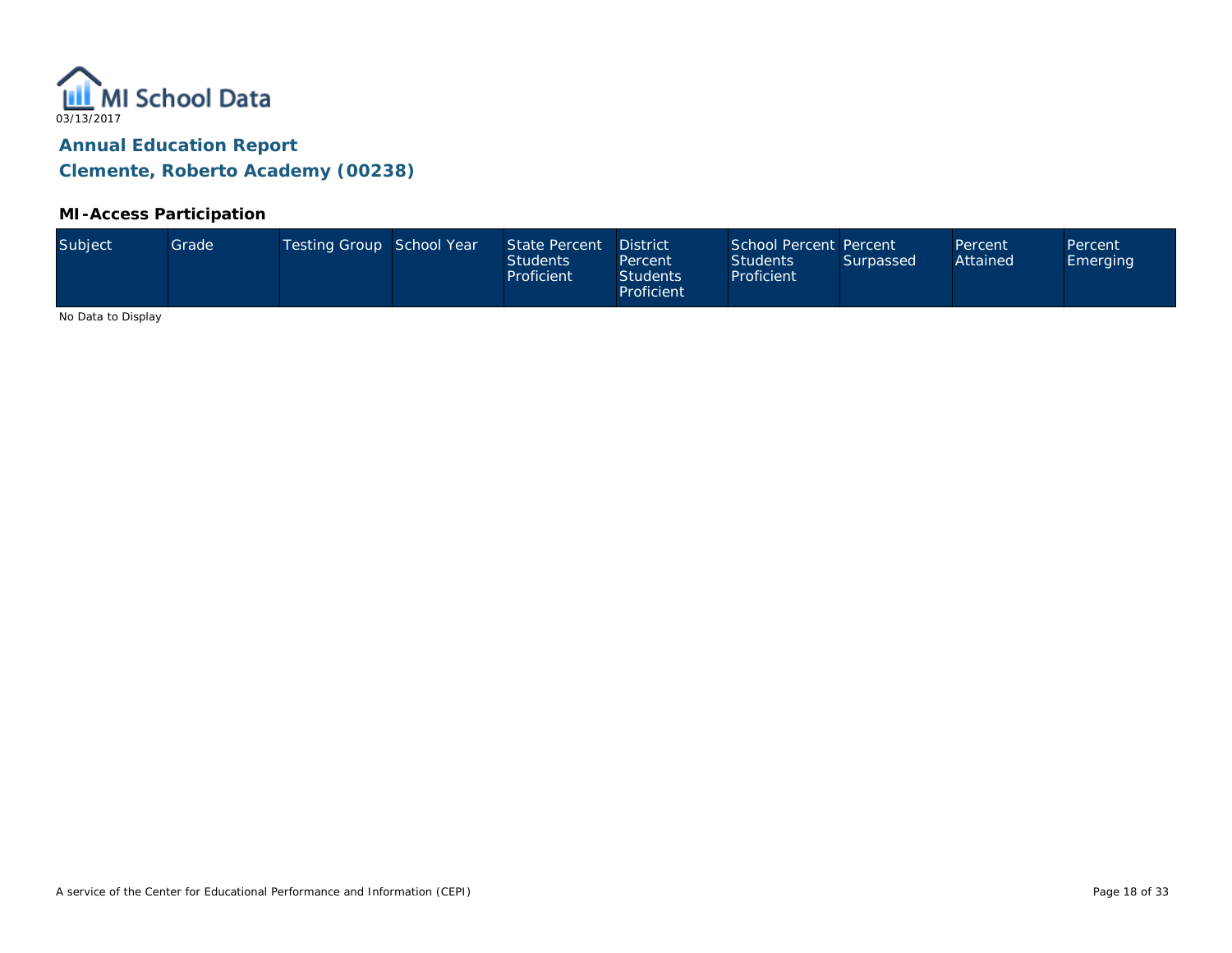

#### **Accountability Details Subject Data**

| Testing<br>Group                            | Subject               | <b>State Tested</b><br>Total | <b>State Percent</b><br>Proficient | <b>District</b><br><b>Tested Total</b> | <b>District</b><br>Percent<br>Proficient* | <b>School Tested School</b><br>Total | Percent<br>Proficient** |
|---------------------------------------------|-----------------------|------------------------------|------------------------------------|----------------------------------------|-------------------------------------------|--------------------------------------|-------------------------|
| <b>All Students</b>                         | <b>ELA</b>            | 98.7%                        | 69.6%                              | 96.0%                                  | 34.9%                                     | 100.0%                               | 35.0%                   |
| <b>All Students</b>                         | <b>Mathematics</b>    | 98.6%                        | 62.1%                              | 95.4%                                  | 28.2%                                     | 100.0%                               | 34.7%                   |
| All Students                                | Science               | 98.1%                        | 50.0%                              | 94.5%                                  | 16.7%                                     | 100.0%                               | 10.0%                   |
| All Students                                | <b>Social Studies</b> | 98.1%                        | 59.3%                              | 94.0%                                  | 26.2%                                     | 100.0%                               | 15.2%                   |
| Bottom 30%                                  | <b>ELA</b>            | N/A                          | 25.1%                              | N/A                                    | 0.8%                                      | N/A                                  | 1.0%                    |
| Bottom 30%                                  | Mathematics           | N/A                          | 19.0%                              | N/A                                    | 1.2%                                      | N/A                                  | 1.0%                    |
| Bottom 30%                                  | Science               | N/A                          | 9.8%                               | N/A                                    | 0.0%                                      | N/A                                  | 0.0%                    |
| Bottom 30%                                  | Social Studies        | N/A                          | 13.3%                              | N/A                                    | 0.0%                                      | N/A                                  | 0.0%                    |
| American<br>Indian or<br>Alaska Native      | <b>ELA</b>            | 98.4%                        | 63.4%                              | 91.7%                                  | 43.9%                                     | N/A                                  | N/A                     |
| American<br>Indian or<br>Alaska Native      | <b>Mathematics</b>    | 98.4%                        | 55.9%                              | 95.8%                                  | 32.6%                                     | N/A                                  | N/A                     |
| American<br>Indian or<br>Alaska Native      | Science               | 98.0%                        | 46.3%                              | <30                                    | <30                                       | N/A                                  | N/A                     |
| American<br>Indian or<br>Alaska Native      | Social Studies        | 97.3%                        | 54.5%                              | <30                                    | < 30                                      | N/A                                  | N/A                     |
| Asian                                       | <b>ELA</b>            | 99.3%                        | 84.3%                              | 96.8%                                  | 62.6%                                     | N/A                                  | N/A                     |
| Asian                                       | <b>Mathematics</b>    | 99.4%                        | 83.7%                              | 98.3%                                  | 59.5%                                     | N/A                                  | N/A                     |
| Asian                                       | Science               | 99.3%                        | 65.5%                              | 98.9%                                  | 48.0%                                     | N/A                                  | N/A                     |
| Asian                                       | Social Studies        | 99.3%                        | 76.0%                              | 98.4%                                  | 66.7%                                     | N/A                                  | N/A                     |
| Black or African ELA<br>American            |                       | 97.7%                        | 46.9%                              | 95.7%                                  | 33.4%                                     | <30                                  | <30                     |
| Black or African Mathematics<br>American    |                       | 97.4%                        | 37.3%                              | 95.0%                                  | 26.2%                                     | <30                                  | <30                     |
| <b>Black or African Science</b><br>American |                       | 96.5%                        | 23.9%                              | 94.1%                                  | 15.3%                                     | <30                                  | <30                     |
| Black or African Social Studies<br>American |                       | 96.6%                        | 33.6%                              | 93.6%                                  | 24.1%                                     | <30                                  | <30                     |
| Hispanic of Any ELA<br>Race                 |                       | 98.8%                        | 60.8%                              | 97.8%                                  | 39.1%                                     | 100.0%                               | 37.0%                   |
| Hispanic of Any<br>Race                     | Mathematics           | 98.8%                        | 51.1%                              | 97.2%                                  | 34.0%                                     | 100.0%                               | 35.7%                   |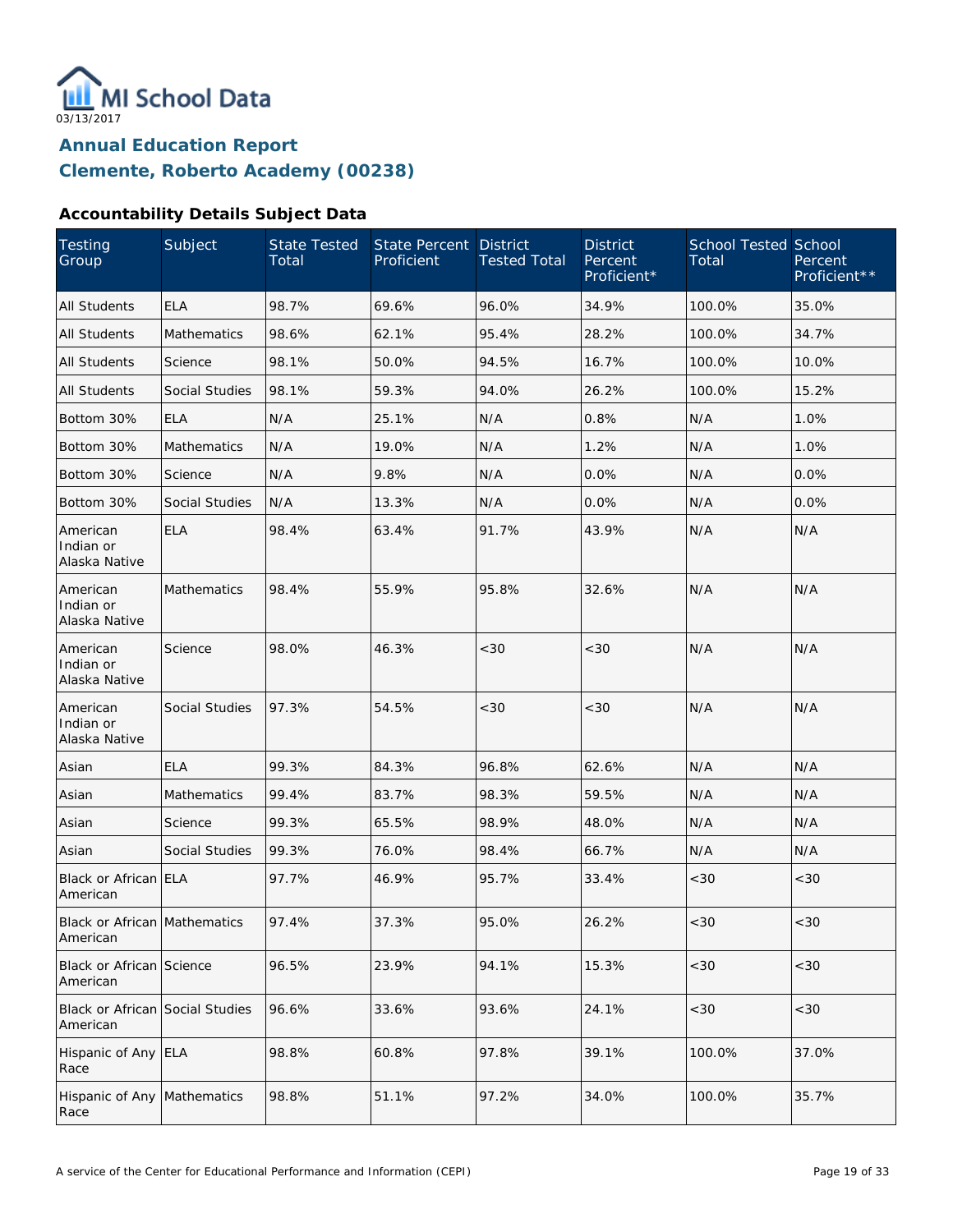

### **Accountability Details Subject Data**

| <b>Testing</b><br>Group                                   | Subject            | <b>State Tested</b><br>Total | <b>State Percent</b><br>Proficient | <b>District</b><br><b>Tested Total</b> | <b>District</b><br>Percent<br>Proficient* | <b>School Tested School</b><br>Total | Percent<br>Proficient** |
|-----------------------------------------------------------|--------------------|------------------------------|------------------------------------|----------------------------------------|-------------------------------------------|--------------------------------------|-------------------------|
| Hispanic of Any Science<br>Race                           |                    | 98.1%                        | 36.7%                              | 96.0%                                  | 19.3%                                     | 100.0%                               | 10.4%                   |
| Hispanic of Any Social Studies<br>Race                    |                    | 98.0%                        | 47.7%                              | 96.0%                                  | 31.3%                                     | 100.0%                               | 15.0%                   |
| Native<br>Hawaiian or<br>Other Pacific<br>Islander        | <b>ELA</b>         | 99.5%                        | 72.4%                              | < 30                                   | <30                                       | N/A                                  | N/A                     |
| Native<br>Hawaiian or<br>Other Pacific<br>Islander        | Mathematics        | 99.7%                        | 65.9%                              | < 30                                   | <30                                       | N/A                                  | N/A                     |
| Native<br>Hawaiian or<br>Other Pacific<br>Islander        | Science            | 99.7%                        | 59.6%                              | < 30                                   | <30                                       | N/A                                  | N/A                     |
| Native<br>Hawaiian or<br><b>Other Pacific</b><br>Islander | Social Studies     | 99.6%                        | 65.7%                              | < 30                                   | <30                                       | N/A                                  | N/A                     |
| Two or More<br>Races                                      | <b>ELA</b>         | 98.9%                        | 67.8%                              | 100.0%                                 | 29.1%                                     | <30                                  | <30                     |
| Two or More<br>Races                                      | Mathematics        | 98.7%                        | 59.2%                              | 95.1%                                  | 15.1%                                     | < 30                                 | <30                     |
| Two or More<br>Races                                      | Science            | 98.5%                        | 45.2%                              | <30                                    | <30                                       | <30                                  | <30                     |
| Two or More<br>Races                                      | Social Studies     | 98.5%                        | 57.3%                              | < 30                                   | $<30$                                     | N/A                                  | N/A                     |
| White                                                     | <b>ELA</b>         | 99.0%                        | 75.6%                              | 92.9%                                  | 37.0%                                     | <30                                  | <30                     |
| White                                                     | <b>Mathematics</b> | 98.9%                        | 68.4%                              | 95.5%                                  | 32.3%                                     | <30                                  | <30                     |
| White                                                     | Science            | 98.6%                        | 57.1%                              | 93.3%                                  | 21.5%                                     | $<\!30$                              | $<30$                   |
| White                                                     | Social Studies     | 98.5%                        | 65.8%                              | 92.5%                                  | 30.2%                                     | <30                                  | <30                     |
| Economically<br>Disadvantaged                             | <b>ELA</b>         | 98.3%                        | 56.8%                              | 96.0%                                  | 32.6%                                     | 100.0%                               | 35.0%                   |
| Economically<br>Disadvantaged                             | Mathematics        | 98.2%                        | 48.5%                              | 95.3%                                  | 26.6%                                     | 100.0%                               | 34.7%                   |
| Economically<br>Disadvantaged                             | Science            | 97.5%                        | 35.0%                              | 94.4%                                  | 15.8%                                     | 100.0%                               | 10.0%                   |
| Economically<br>Disadvantaged                             | Social Studies     | 97.5%                        | 43.9%                              | 94.1%                                  | 24.0%                                     | 100.0%                               | 15.2%                   |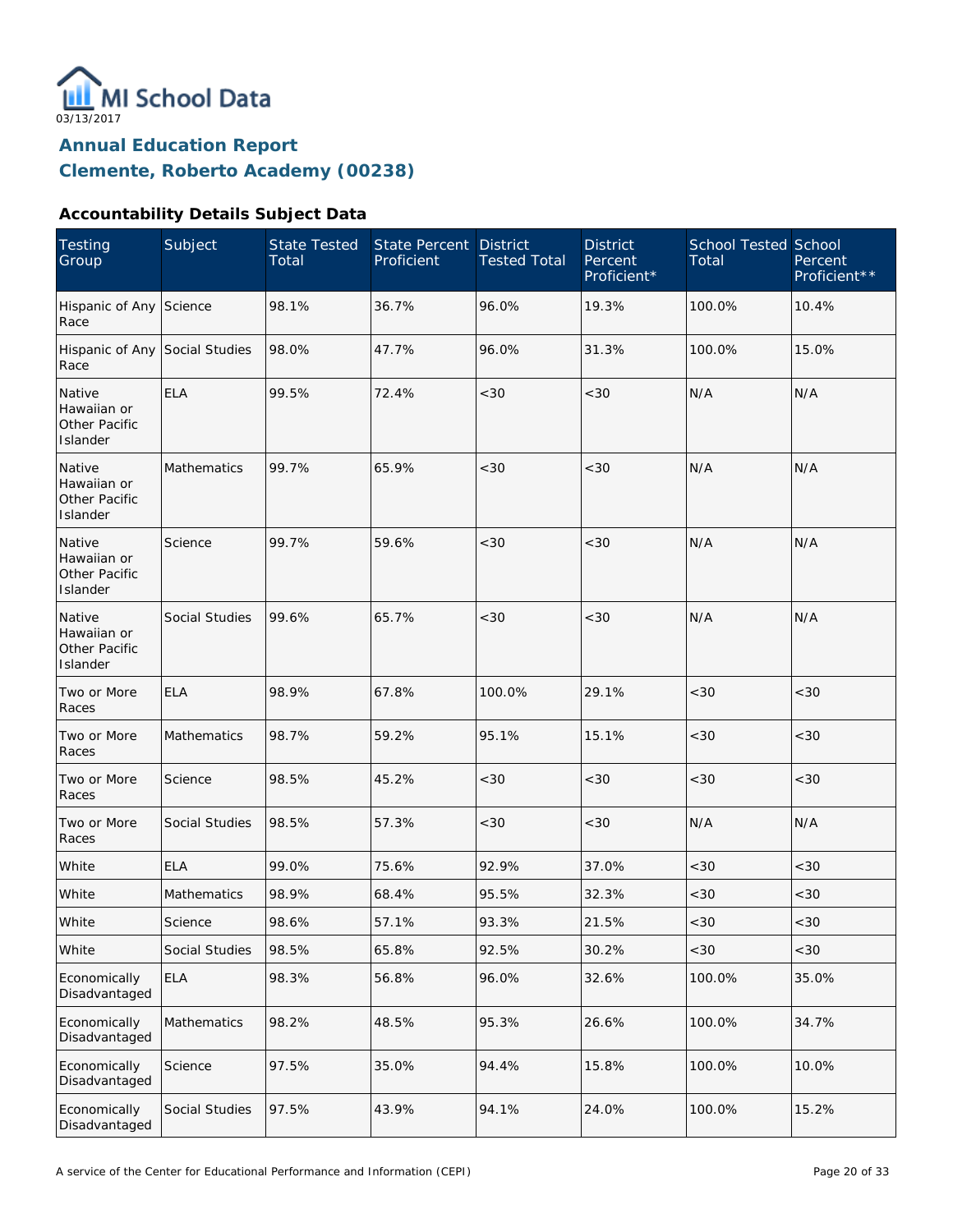

### **Accountability Details Subject Data**

| <b>Testing</b><br>Group                     | Subject            | <b>State Tested</b><br>Total | State Percent<br>Proficient | <b>District</b><br><b>Tested Total</b> | <b>District</b><br>Percent<br>Proficient* | <b>School Tested School</b><br>Total | Percent<br>Proficient** |
|---------------------------------------------|--------------------|------------------------------|-----------------------------|----------------------------------------|-------------------------------------------|--------------------------------------|-------------------------|
| English<br>Language<br>Learners             | <b>ELA</b>         | 98.8%                        | 49.5%                       | 97.8%                                  | 34.3%                                     | 100.0%                               | 32.6%                   |
| English<br>Language<br>Learners             | <b>Mathematics</b> | 99.0%                        | 48.4%                       | 97.0%                                  | 32.2%                                     | 100.0%                               | 33.5%                   |
| English<br>Language<br>Learners             | Science            | 98.5%                        | 22.0%                       | 95.8%                                  | 15.5%                                     | 100.0%                               | 2.6%                    |
| English<br>Language<br>Learners             | Social Studies     | 98.2%                        | 30.9%                       | 95.9%                                  | 25.0%                                     | 100.0%                               | 9.0%                    |
| <b>Students With</b><br><b>Disabilities</b> | <b>ELA</b>         | 97.2%                        | 40.1%                       | 92.4%                                  | 18.7%                                     | 100.0%                               | 24.4%                   |
| <b>Students With</b><br><b>Disabilities</b> | <b>Mathematics</b> | 97.1%                        | 36.5%                       | 90.7%                                  | 18.8%                                     | 100.0%                               | 17.1%                   |
| <b>Students With</b><br><b>Disabilities</b> | Science            | 97.0%                        | 26.5%                       | 92.6%                                  | 11.0%                                     | <30                                  | <30                     |
| <b>Students With</b><br><b>Disabilities</b> | Social Studies     | 96.6%                        | 30.8%                       | 90.7%                                  | 12.2%                                     | < 30                                 | <30                     |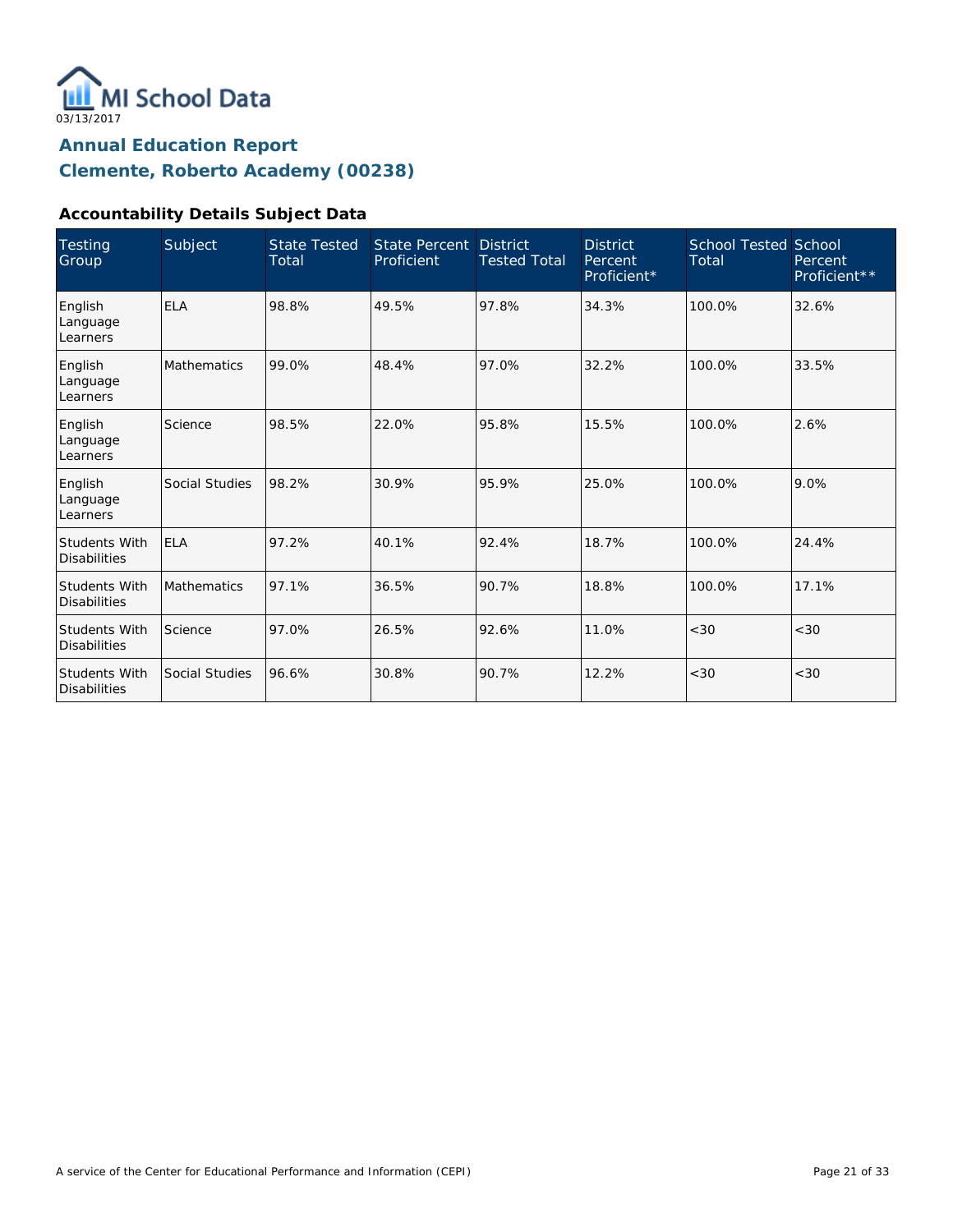

### **Accountability Details Graduation Data**

| Student Group                                        | Statewide | <b>District</b> | School |
|------------------------------------------------------|-----------|-----------------|--------|
| All Students                                         | 79.65%    | N/A             | N/A    |
| American Indian or Alaska<br>Native                  | 66.57%    | N/A             | N/A    |
| Asian                                                | 90.20%    | N/A             | N/A    |
| <b>Black or African American</b>                     | 67.36%    | N/A             | N/A    |
| Hispanic of Any Race                                 | 72.60%    | N/A             | N/A    |
| Native Hawaiian or Other Pacific 177.68%<br>Islander |           | N/A             | N/A    |
| Two or More Races                                    | 73.67%    | N/A             | N/A    |
| White                                                | 83.38%    | N/A             | N/A    |
| Female                                               | 83.46%    | N/A             | N/A    |
| Male                                                 | 76.04%    | N/A             | N/A    |
| Economically Disadvantaged                           | 67.10%    | N/A             | N/A    |
| English Language Learners                            | 72.11%    | N/A             | N/A    |
| <b>Students With Disabilities</b>                    | 55.35%    | N/A             | N/A    |
| Bottom 30%                                           | N/A       | N/A             | N/A    |

*\* All data based on students enrolled for a full academic year.*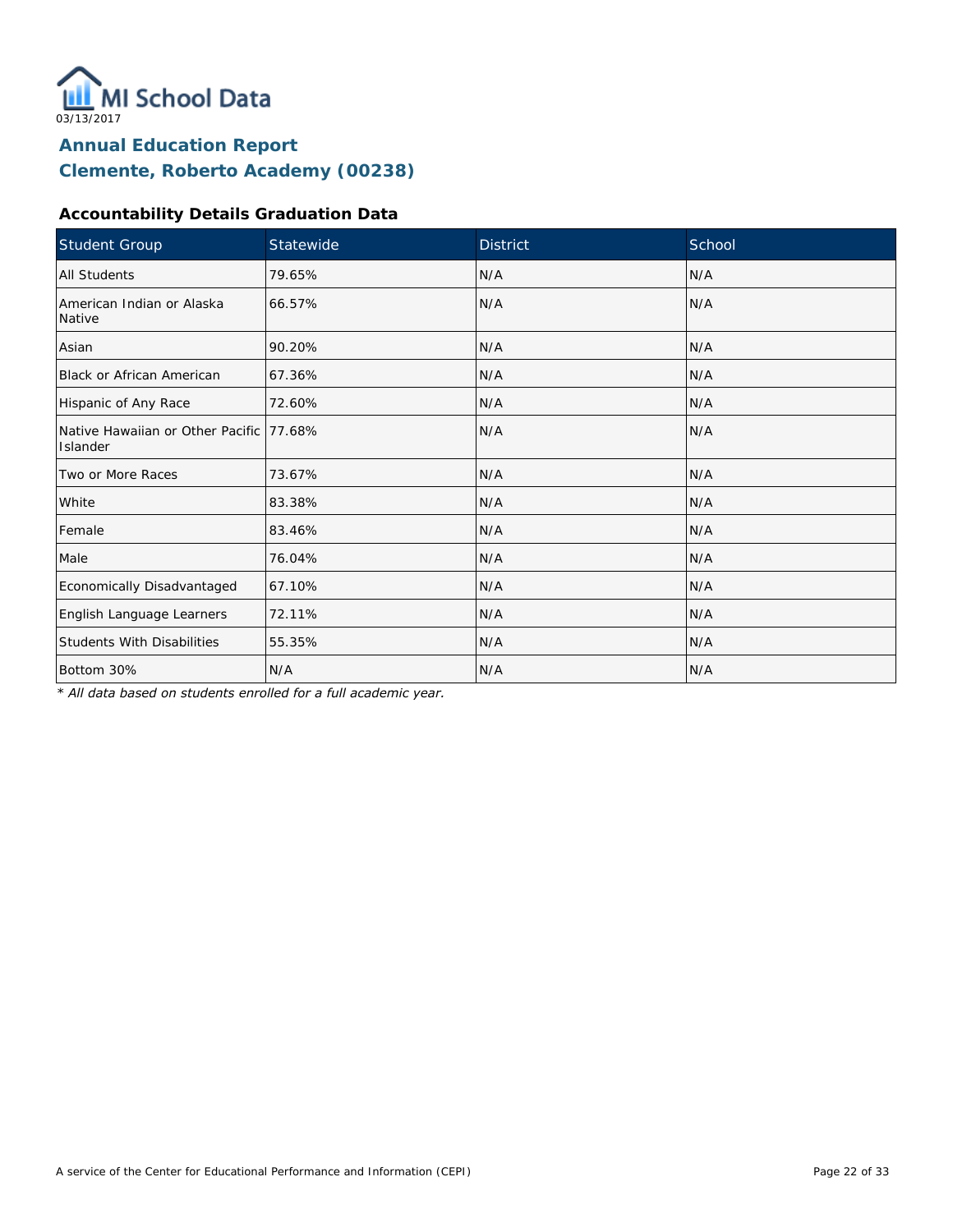

### **Accountability Details Attendance Data**

| <b>Student Group</b> | Statewide | <b>District</b> | School <sup>1</sup> |
|----------------------|-----------|-----------------|---------------------|
| All Students         | 94.32%    | 87.02%          | 93.10%              |

*\* All data based on students enrolled for a full academic year.*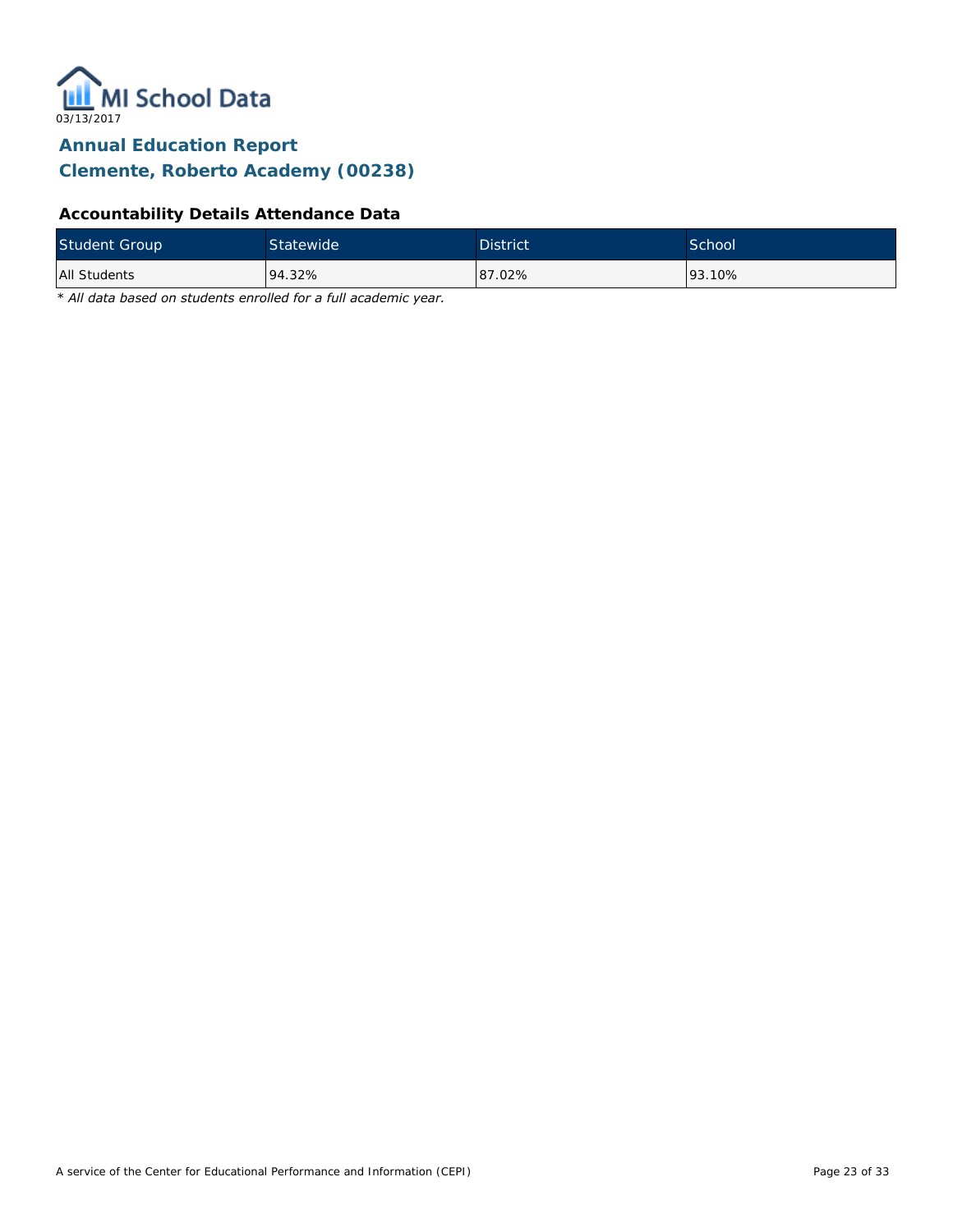

#### **Accountability Status District Data**

| <b>District</b><br>Name | <b>ELA Status</b> | <b>ELA Score</b> | Math Status Math Score |  | Science<br><b>Status</b> | Science<br>Score | <b>Social</b><br><b>Studies</b><br><b>Status</b> | Social<br><b>Studies</b><br>Score | <b>Overall</b><br><b>Status</b> | Overall Score |
|-------------------------|-------------------|------------------|------------------------|--|--------------------------|------------------|--------------------------------------------------|-----------------------------------|---------------------------------|---------------|
|-------------------------|-------------------|------------------|------------------------|--|--------------------------|------------------|--------------------------------------------------|-----------------------------------|---------------------------------|---------------|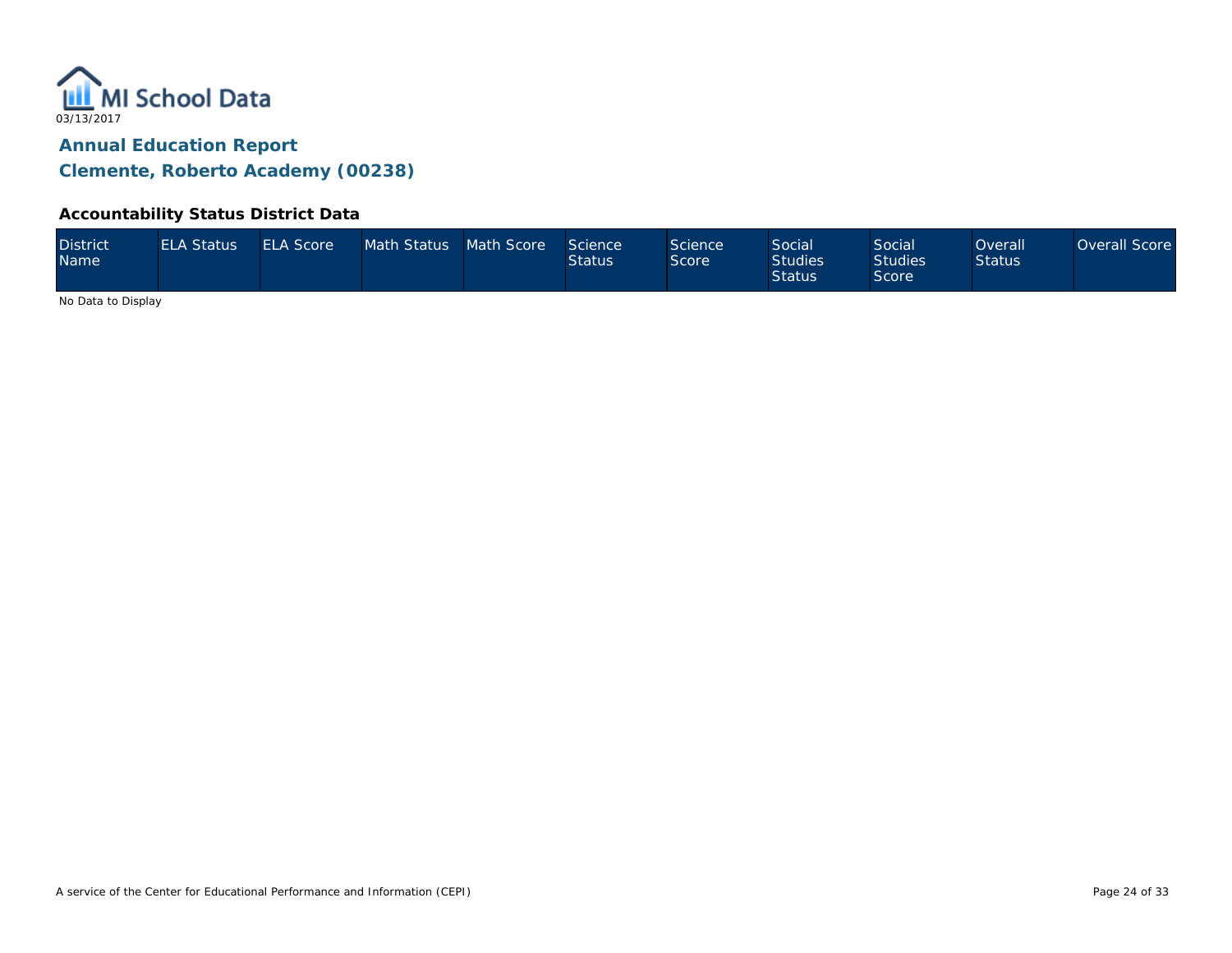

#### **Accountability Status School Data**

| School Name ELA Status          |       | <b>ELA Score</b> | Math Status | Math Score | <b>Science</b><br><b>Status</b> | Science<br>Score | Social<br><b>Studies</b><br><b>Status</b> | Social<br><b>Studies</b><br>Score | Overall<br><b>Status</b> | Overall Score |
|---------------------------------|-------|------------------|-------------|------------|---------------------------------|------------------|-------------------------------------------|-----------------------------------|--------------------------|---------------|
| Clemente,<br>Roberto<br>Academy | Green |                  | Green       |            | Red                             |                  | Green                                     |                                   | <b>Yellow</b>            | 32            |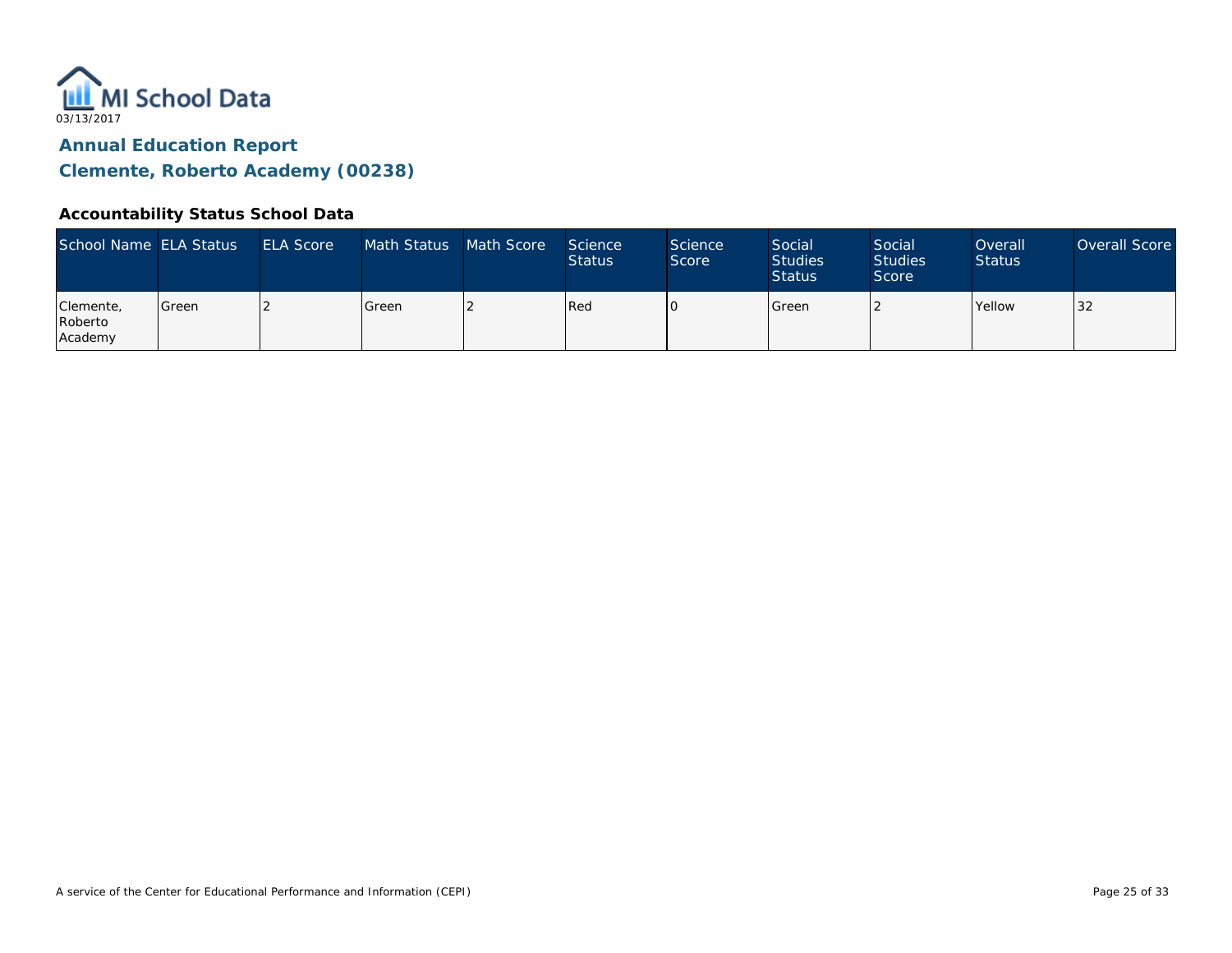

#### **Annual Education Report**

### **Clemente, Roberto Academy (00238)**

#### **Teacher Quality - Qualification**

|                                              | Other | B.A. | M.A. | P.H.D. |
|----------------------------------------------|-------|------|------|--------|
| Professional<br>Qualifications of All Public |       |      | 29   |        |
| Elementary and<br>Secondary School           |       |      |      |        |
| Teachers in the School                       |       |      |      |        |

*Professional Qualifications are defined by the State and may include information such as the degrees of public school teachers (e.g., percentage of teachers with Bachelors Degrees or Masters Degrees) or the percentage of fully certified teachers*

#### **Teacher Quality - Class**

|                                                                                                                                        | School Aggregate | <b>High-Poverty Schools</b> | Low-Poverty Schools |
|----------------------------------------------------------------------------------------------------------------------------------------|------------------|-----------------------------|---------------------|
| Percentage of Core Academic<br>Subject Elementary and<br>Secondary School Classes not<br>Taught by Highly Qualified<br><b>Teachers</b> | $0.0\%$          | $0.0\%$                     | IN/A                |

#### **Teacher Quality - Provisional**

|                                                                                                                    | Certification Percent |
|--------------------------------------------------------------------------------------------------------------------|-----------------------|
| Percentage of Public Elementary and Secondary School Teachers   0.0%<br>in the School with Emergency Certification |                       |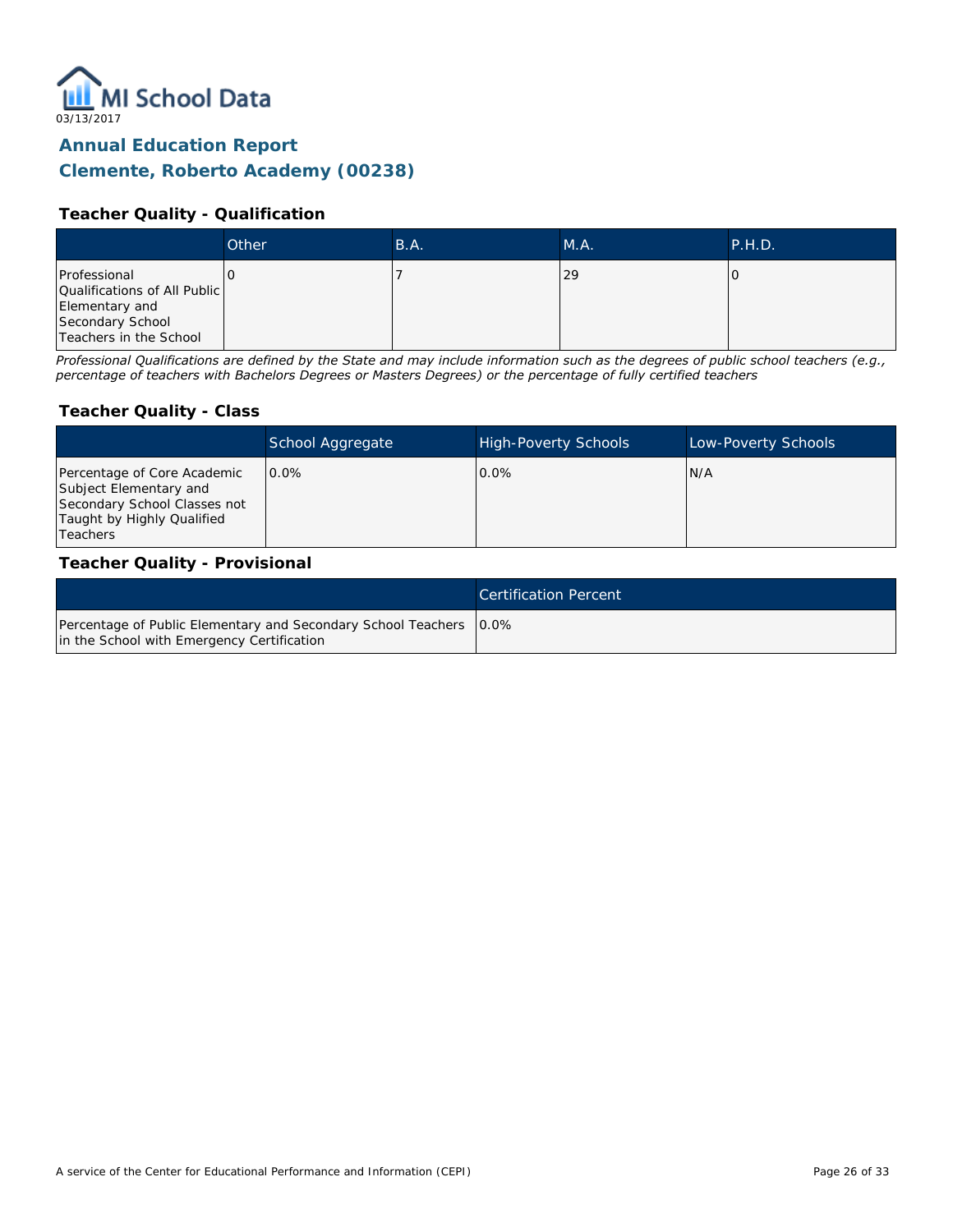

#### **NAEP Grade 4 Math**

|                                                                                                                                                                                                    | Percent of<br><b>Students</b> | Percent below<br><b>Basic</b>                         | Percent Basic                                         | Percent Proficient                                             | Percent Advanced                             |
|----------------------------------------------------------------------------------------------------------------------------------------------------------------------------------------------------|-------------------------------|-------------------------------------------------------|-------------------------------------------------------|----------------------------------------------------------------|----------------------------------------------|
| <b>All Students</b>                                                                                                                                                                                | 100                           | 23                                                    | 77                                                    | 34                                                             | 5                                            |
| Male<br>Female                                                                                                                                                                                     | 51<br>49                      | 22<br>23                                              | 78<br>77                                              | 36<br>32                                                       | 6<br>4                                       |
| National Lunch<br>Program Eligibility<br>Eligible<br>Not Eligible<br>Info not available                                                                                                            | 47<br>53<br>#                 | 36<br>10<br>$\ddagger$                                | 64<br>90<br>$\ddagger$                                | 17<br>49<br>$\ddagger$                                         | 9<br>$\ddagger$                              |
| Race/Ethnicity<br>White<br><b>Black or African</b><br>American<br>Hispanic<br>Asian<br>American Indian or<br>Alaska Native<br>Native Hawaiian or<br>Other Pacific<br>Islander<br>Two or More Races | 72<br>15<br>6<br>4<br>#<br>3  | 15<br>53<br>38<br>11<br>$\ddagger$<br>ŧ<br>$\ddagger$ | 85<br>47<br>62<br>89<br>ŧ<br>$\ddagger$<br>$\ddagger$ | 39<br>10<br>21<br>58<br>$\ddagger$<br>$\ddagger$<br>$\ddagger$ | 5<br>8#35<br>3<br>19<br>‡<br>$\ddagger$<br>‡ |
| Student classified as<br>having a disability<br><b>SD</b><br>Not SD                                                                                                                                | 12<br>88                      | 47<br>19                                              | 53<br>81                                              | 14<br>37                                                       | 5                                            |
| Student is an English<br>Language Learner<br>ELL<br>Not ELL                                                                                                                                        | 5<br>95                       | 42<br>22                                              | 58<br>78                                              | 16<br>35                                                       | 5                                            |

*‡ Reporting Standards not met. Note: Observed differences are not necessarily statistically significant. Detail may not sum to total because of rounding. SOURCE: U.S. Department of Education. Institute for Education Sciences. National Center for Education Statistics. National Assessment of Educational Progress (NAEP) 2015 Mathematics Achievement.*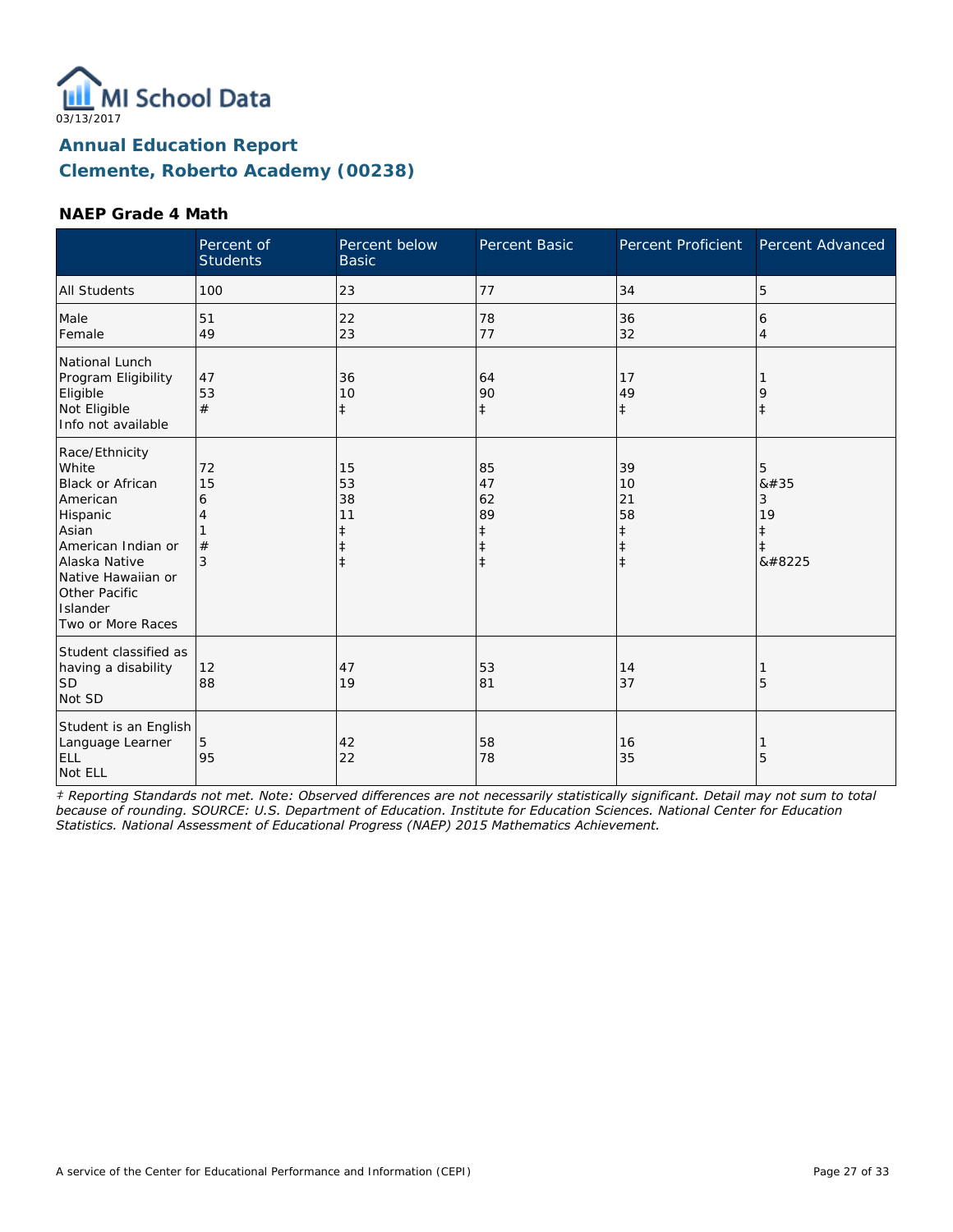

#### **NAEP Grade 8 Math**

|                                                                                                                                                                                             | Percent of<br><b>Students</b>             | Percent below<br><b>Basic</b>                         | Percent Basic                                                  | Percent Proficient                              | Percent Advanced                 |
|---------------------------------------------------------------------------------------------------------------------------------------------------------------------------------------------|-------------------------------------------|-------------------------------------------------------|----------------------------------------------------------------|-------------------------------------------------|----------------------------------|
| <b>All Students</b>                                                                                                                                                                         | 100                                       | 32                                                    | 39                                                             | 22                                              | 7                                |
| Male<br>Female                                                                                                                                                                              | 51<br>49                                  | 31<br>34                                              | 39<br>39                                                       | 23<br>21                                        | 6                                |
| National Lunch<br>Program Eligibility<br>Eligible<br>Not Eligible<br>Info not available                                                                                                     | 45<br>55<br>#                             | 48<br>19<br>$\ddagger$                                | 39<br>40<br>$\ddagger$                                         | 12<br>30<br>$\ddagger$                          | 2<br>11<br>$\ddagger$            |
| Race/Ethnicity<br>White<br>Black or African<br>American<br>Hispanic<br>Asian<br>American Indian or<br>Alaska Native<br>Native Hawaiian or<br>Other Pacific<br>Islander<br>Two or More Races | 69<br>20<br>4<br>3<br>#<br>$\overline{2}$ | 23<br>66<br>38<br>11<br>ŧ<br>$\ddagger$<br>$\ddagger$ | 43<br>29<br>44<br>18<br>$\ddagger$<br>$\ddagger$<br>$\ddagger$ | 26<br>5<br>15<br>39<br>$\ddagger$<br>$\ddagger$ | $^{\#}$<br>4<br>32<br>$\ddagger$ |
| Student classified as<br>having a disability<br><b>SD</b><br>Not SD                                                                                                                         | 11<br>89                                  | 77<br>27                                              | 19<br>41                                                       | 3<br>24                                         | #<br>7                           |
| Student is an English<br>Language Learner<br>ELL<br>Not ELL                                                                                                                                 | 3<br>97                                   | 54<br>32                                              | 33<br>39                                                       | 11<br>22                                        | 2<br>$\overline{7}$              |

*‡ Reporting Standards not met. NOTE: Observed differences are not necessarily statistically significant. Detail may not sum to total because of rounding. SOURCE: U.S. Department of Education. Institute for Education Sciences. National Center for Education Statistics. National Assessment of Educational Progress (NAEP) 2015 Mathematics Achievement.*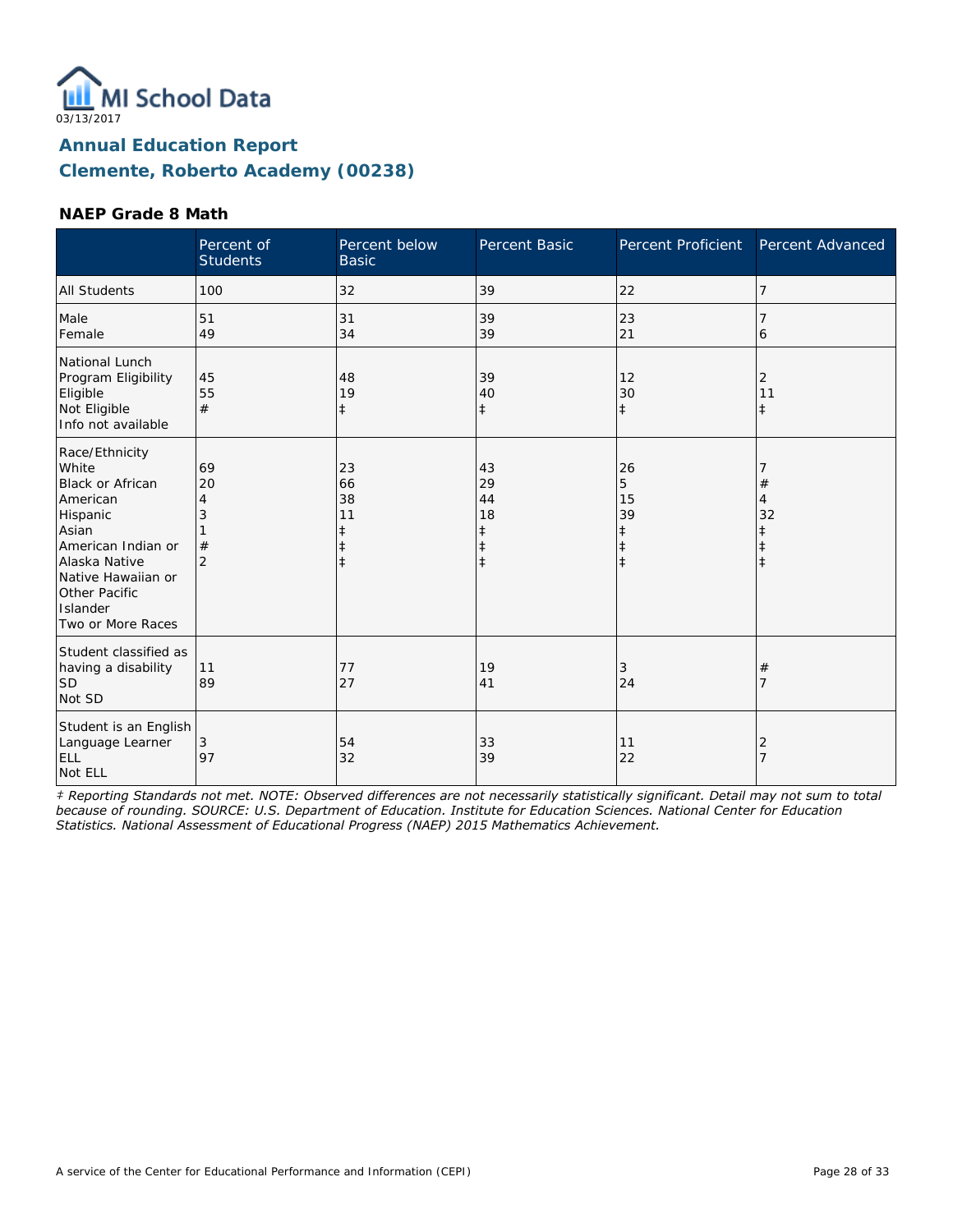

#### **NAEP Grade 12 Math**

|                                                                                                                                                                                             | Percent of<br><b>Students</b> | Percent below<br><b>Basic</b>       | Percent Basic                                                        | Percent Proficient                                   | Percent Advanced             |
|---------------------------------------------------------------------------------------------------------------------------------------------------------------------------------------------|-------------------------------|-------------------------------------|----------------------------------------------------------------------|------------------------------------------------------|------------------------------|
| All Students                                                                                                                                                                                | 100                           | 34                                  | 41                                                                   | 23                                                   | 2                            |
| Male<br>Female                                                                                                                                                                              | 51<br>49                      | 32<br>35                            | 41<br>42                                                             | 26<br>22                                             |                              |
| National Lunch<br>Program Eligibility<br>Eligible<br>Not Eligible<br>Info not available                                                                                                     | 35<br>64<br>$\Omega$          | 54<br>22<br>$\circ$                 | 37<br>44<br>$\mathbf{O}$                                             | 9<br>32<br>$\Omega$                                  | 0<br>2<br>$\Omega$           |
| Race/Ethnicity<br>White<br>Black or African<br>American<br>Hispanic<br>Asian<br>American Indian or<br>Alaska Native<br>Native Hawaiian or<br>Other Pacific<br>Islander<br>Two or More Races | 76<br>14<br>5<br>3<br>0       | 26<br>68<br>58<br>26<br>0<br>0<br>Ω | 42<br>27<br>33<br>32<br>$\mathbf 0$<br>$\mathbf 0$<br>$\overline{O}$ | 30<br>5<br>9<br>35<br>0<br>$\mathcal{O}$<br>$\Omega$ | 2<br>Ω<br>O<br>0<br>$\Omega$ |
| Student classified as<br>having a disability<br><b>SD</b><br>Not SD                                                                                                                         | 9<br>91                       | 78<br>30                            | 19<br>43                                                             | 3<br>25                                              | O<br>$\overline{2}$          |
| Student is an English<br>Language Learner<br>ELL<br>Not ELL                                                                                                                                 | 2<br>98                       | 0<br>33                             | 0<br>41                                                              | 0<br>24                                              | O<br>2                       |

*‡ Reporting Standards not met. NOTE: Observed differences are not necessarily statistically significant. Detail may not sum to total because of rounding. SOURCE: U.S. Department of Education. Institute for Education Sciences. National Center for Education Statistics. National Assessment of Educational Progress (NAEP) 2015 Mathematics Achievement.*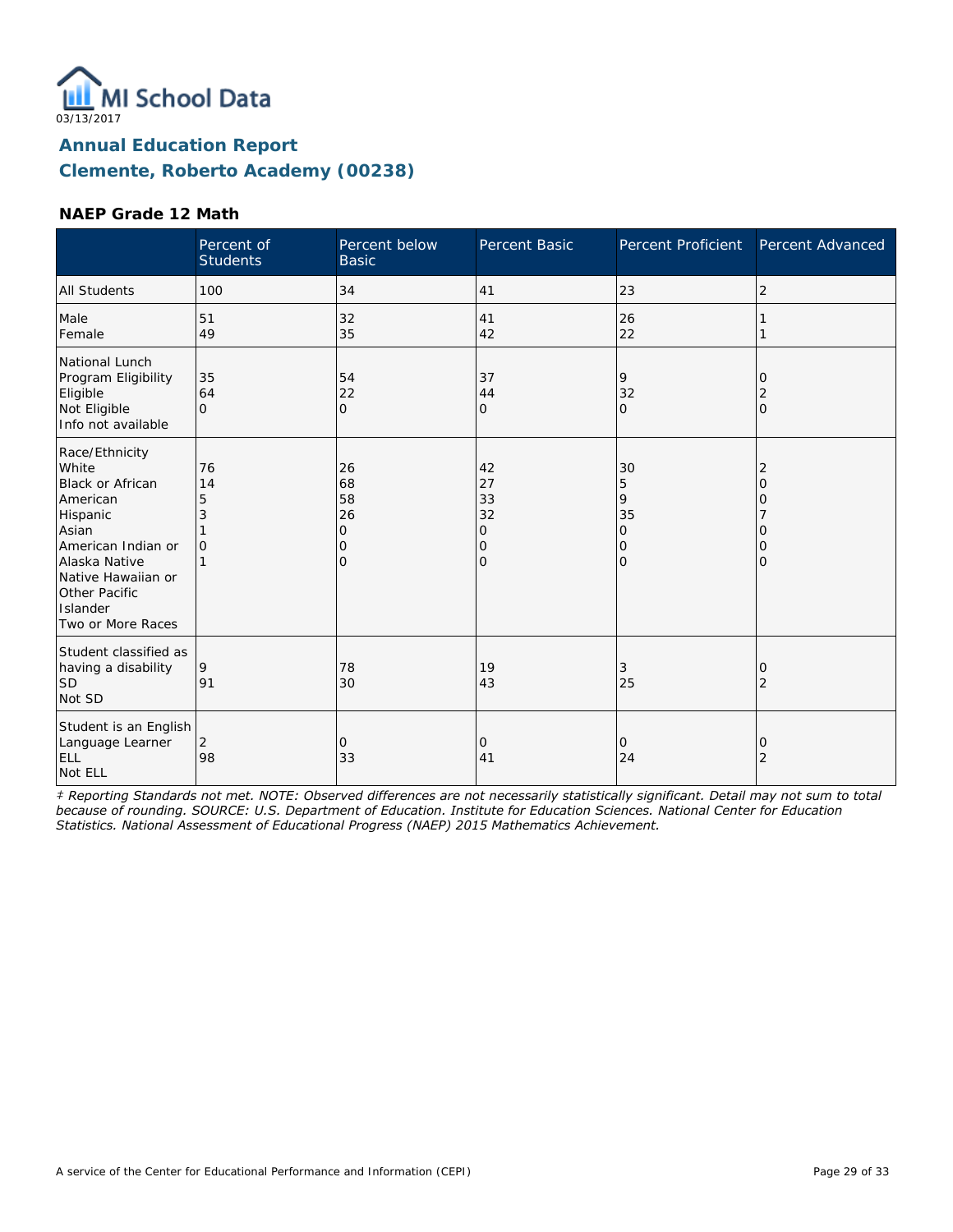

#### **NAEP Grade 4 Reading**

|                                                                                                                                                                                                    | Percent of<br><b>Students</b> | Percent below<br><b>Basic</b>                 | Percent Basic                                          | <b>Percent Proficient</b>                    | Percent Advanced                |
|----------------------------------------------------------------------------------------------------------------------------------------------------------------------------------------------------|-------------------------------|-----------------------------------------------|--------------------------------------------------------|----------------------------------------------|---------------------------------|
| <b>All Students</b>                                                                                                                                                                                | 100                           | 37                                            | 63                                                     | 29                                           | 5                               |
| Male<br>Female                                                                                                                                                                                     | 50<br>50                      | 39<br>34                                      | 61<br>66                                               | 26<br>31                                     | 5<br>6                          |
| National Lunch<br>Program Eligibility<br>Eligible<br>Not Eligible<br>Info not available                                                                                                            | 48<br>52<br>#                 | 50<br>24<br>$\ddagger$                        | 50<br>76<br>$\ddagger$                                 | 16<br>40<br>$\ddagger$                       | 8                               |
| Race/Ethnicity<br>White<br><b>Black or African</b><br>American<br>Hispanic<br>Asian<br>American Indian or<br>Alaska Native<br>Native Hawaiian or<br>Other Pacific<br>Islander<br>Two or More Races | 72<br>14<br>6<br>4<br>#<br>3  | 32<br>66<br>49<br>16<br>ŧ<br>$\ddagger$<br>30 | 68<br>34<br>51<br>84<br>$\ddagger$<br>$\ddagger$<br>70 | 32<br>9<br>17<br>49<br>‡<br>$\ddagger$<br>37 | 6<br>15<br>ŧ<br>$\ddagger$<br>8 |
| Student classified as<br>having a disability<br><b>SD</b><br>Not SD                                                                                                                                | 12<br>88                      | 76<br>32                                      | 24<br>68                                               | 7<br>31                                      | #<br>6                          |
| Student is an English<br>Language Learner<br>ELL<br>Not ELL                                                                                                                                        | 4<br>96                       | 52<br>36                                      | 48<br>64                                               | 16<br>29                                     | 2<br>5                          |

*# Rounds to zero*

*‡ Reporting Standards not met. NOTE: Observed differences are not necessarily statistically significant. Detail may not sum to total because of rounding. SOURCE: U.S. Department of Education, Institute of Education Sciences, National Center for Education Statistics, National Assessment of Educational Progress (NAEP), 2015 Reading Assessment.*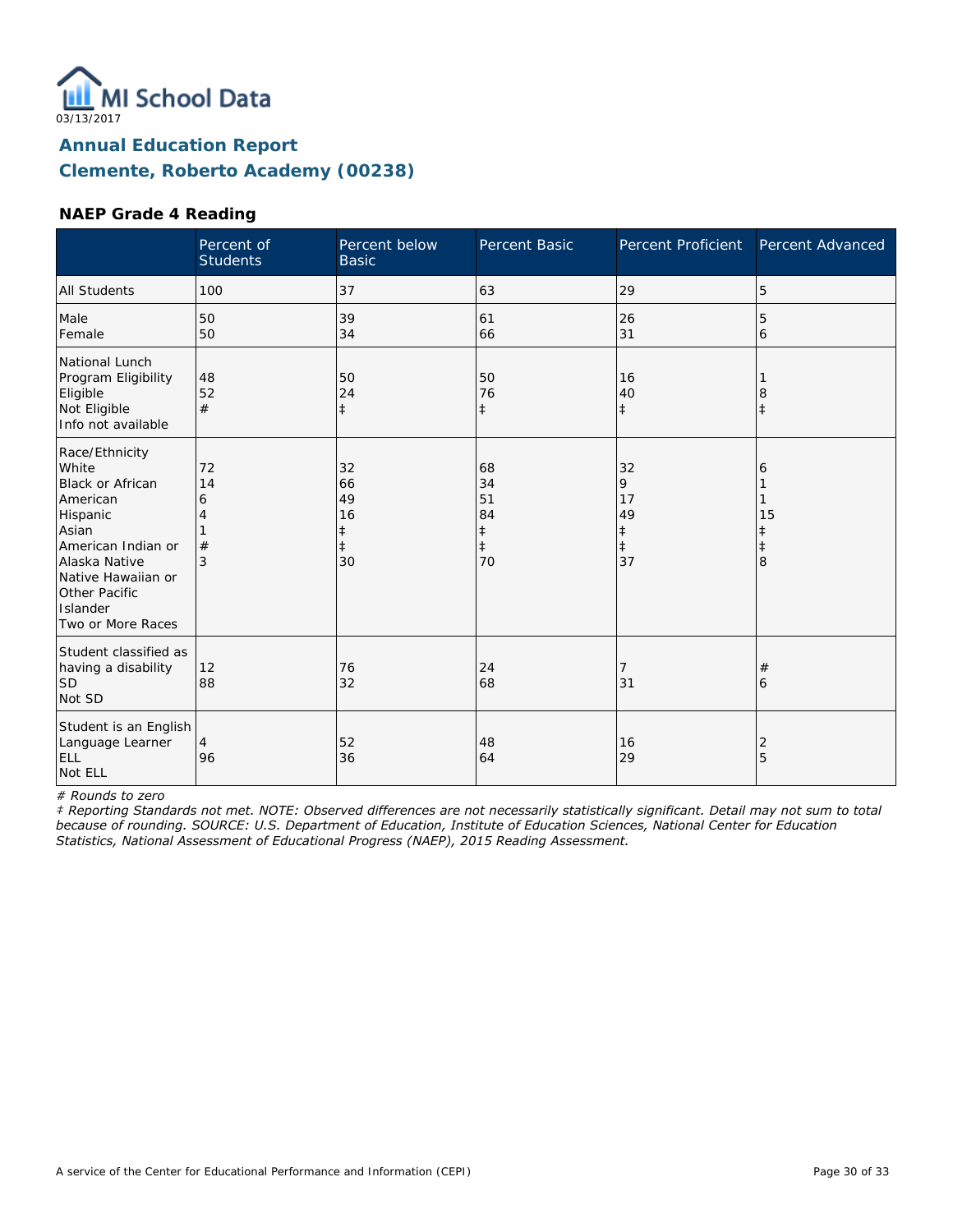

#### **NAEP Grade 8 Reading**

|                                                                                                                                                                                          | Percent of<br><b>Students</b>        | Percent below<br><b>Basic</b>                    | Percent Basic                                    | Percent Proficient                              | Percent Advanced                        |
|------------------------------------------------------------------------------------------------------------------------------------------------------------------------------------------|--------------------------------------|--------------------------------------------------|--------------------------------------------------|-------------------------------------------------|-----------------------------------------|
| <b>All Students</b>                                                                                                                                                                      | 100                                  | 24                                               | 44                                               | 29                                              | 3                                       |
| Male<br>Female                                                                                                                                                                           | 51<br>49                             | 29<br>20                                         | 45<br>42                                         | 25<br>34                                        | 2<br>$\overline{4}$                     |
| National Lunch<br>Program Eligibility<br>Eligible<br>Not Eligible<br>Info not available                                                                                                  | 45<br>55<br>#                        | 37<br>14<br>$\ddagger$                           | 45<br>43<br>$\ddagger$                           | 17<br>39<br>$\ddagger$                          | $\ddagger$                              |
| Race/Ethnicity<br>White<br><b>Black or Afican</b><br>American<br>Hispanic<br>Asian/Native<br>Hawaiian or Pacific<br>Islander<br>American Indian or<br>Alaska Native<br>Two or More Races | 69<br>20<br>4<br>3<br>$\overline{2}$ | 18<br>47<br>27<br>13<br>$\ddagger$<br>$\ddagger$ | 44<br>44<br>41<br>35<br>$\ddagger$<br>$\ddagger$ | 34<br>9<br>29<br>41<br>$\ddagger$<br>$\ddagger$ | 3<br>8#35<br>3<br>10<br>ŧ<br>$\ddagger$ |
| Student classified as<br>having a disability<br> SD<br>Not SD                                                                                                                            | 10<br>90                             | 64<br>20                                         | 30<br>45                                         | 5<br>32                                         | $^{\#}$<br>3                            |
| Student is an English<br>Language Learner<br>ELL<br>Not ELL                                                                                                                              | 3<br>97                              | 57<br>23                                         | 37<br>44                                         | 6<br>30                                         | $^{\#}$<br>3                            |

*# Rounds to zero*

*‡ Reporting Standards not met. NOTE: Observed differences are not necessarily statistically significant. Detail may not sum to total because of rounding. SOURCE: U.S. Department of Education, Institute of Education Sciences, National Center for Education Statistics, National Assessment of Educational Progress (NAEP), 2015 Reading Assessment.*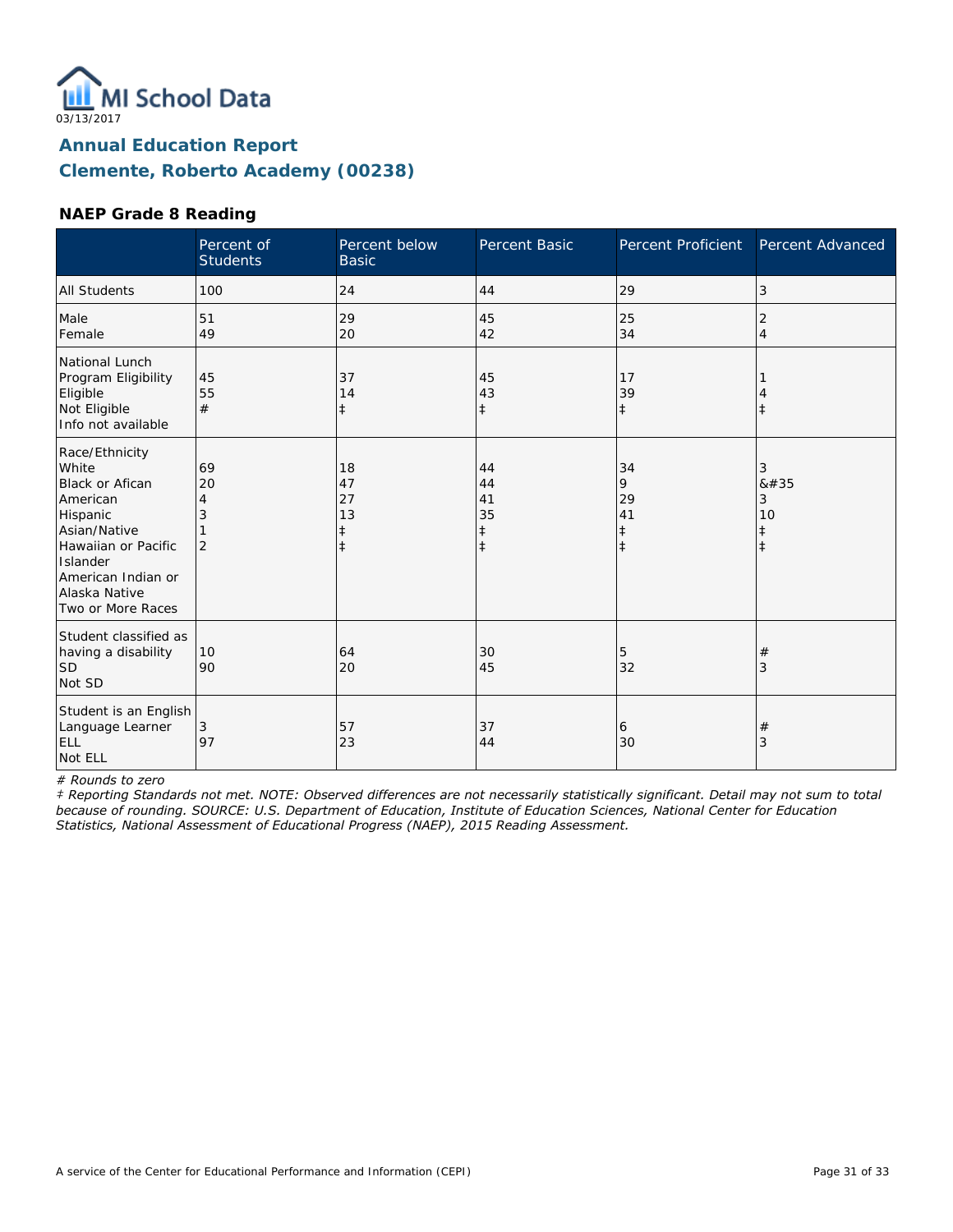

#### **NAEP Grade 12 Reading**

|                                                                                                                                                                                             | Percent of<br><b>Students</b>              | Percent below<br><b>Basic</b>                    | Percent Basic                                    | <b>Percent Proficient</b>            | Percent Advanced                   |
|---------------------------------------------------------------------------------------------------------------------------------------------------------------------------------------------|--------------------------------------------|--------------------------------------------------|--------------------------------------------------|--------------------------------------|------------------------------------|
| <b>All Students</b>                                                                                                                                                                         | 100                                        | 26                                               | 5                                                | 27                                   | 5                                  |
| Male<br>Female                                                                                                                                                                              | 50<br>50                                   | 31<br>20                                         | 37<br>37                                         | 28<br>37                             | 4<br>6                             |
| National Lunch<br>Program Eligibility<br>Eligible<br>Not Eligible<br>Info not available                                                                                                     | 35<br>64<br>1                              | 37<br>19<br>$\mathbf{O}$                         | 39<br>36<br>O                                    | 22<br>38<br>$\mathbf 0$              | 2<br>O                             |
| Race/Ethnicity<br>White<br>Black or African<br>American<br>Hispanic<br>Asian<br>American Indian or<br>Alaska Native<br>Native Hawaiian or<br>Other Pacific<br>Islander<br>Two or More Races | 76<br>14<br>5<br>3<br>$\Omega$<br>$\Omega$ | 20<br>52<br>34<br>21<br>0<br>0<br>$\overline{O}$ | 38<br>36<br>44<br>26<br>0<br>0<br>$\overline{O}$ | 36<br>12<br>21<br>41<br>0<br>0<br>lo | 6<br>0<br>12<br>0<br>0<br>$\Omega$ |
| Student classified as<br>having a disability<br><b>SD</b><br>Not SD                                                                                                                         | 93                                         | 66<br>23                                         | 25<br>38                                         | 8<br>34                              | 5                                  |
| Student is an English<br>Language Learner<br>ELL<br>Not ELL                                                                                                                                 | 2<br>98                                    | 0<br>25                                          | 0<br>37                                          | 0<br>33                              | 0<br>5                             |

*# Rounds to zero*

*‡ Reporting Standards not met. NOTE: Observed differences are not necessarily statistically significant. Detail may not sum to total because of rounding. SOURCE: U.S. Department of Education, Institute of Education Sciences, National Center for Education Statistics, National Assessment of Educational Progress (NAEP), 2015 Reading Assessment.*